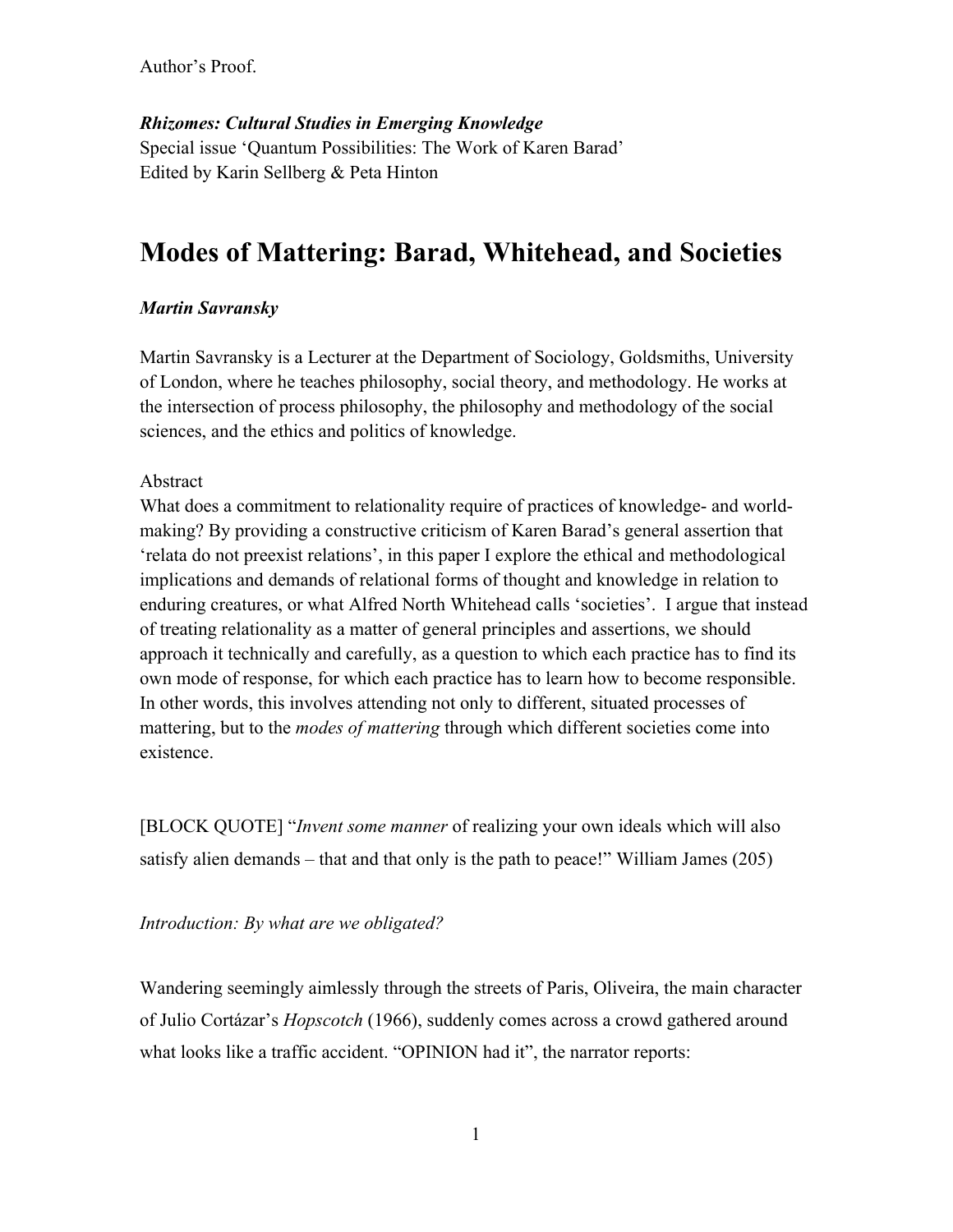[BLOCKQUOTE] that the old man had slipped, that the car had run the red light, that the old man had tried to commit suicide, that the things were getting worse than ever in Paris, that traffic was terrible, that is was not the old man's fault, that it was the old man's fault, that the brakes on the car were not working right, that the old man had been frightfully careless, that living was getting more expensive every day, that there were too many foreigners in Paris who didn't understand the traffic laws and were taking work away from the Frenchmen. (97) [END BLOCKQUOTE]

Even though the old man "didn't seem to be hurt too badly", a moment later an ambulance arrived and the man was put on a stretcher. The driver of the car kept gesticulating and explaining his version of the accident to the police and the onlookers. In mobilizing physics, engineering, law, environmentalism, psychology, economics, and racism, a version, or rather, multiple versions of the event were being constructed. The old man had been put on a stretcher. Nobody seemed to care for what he had to say.

The circle of witnesses dissolved after "[a] few drops of rain began to fall" (98) and Oliveira resumed his wandering. This encounter, however, forced him to think:

[BLOCKQUOTE] "A complete lack of communication", Oliveira thought. "It's not so much that we're alone, that's a well-known fact that any fool can plainly see. Being alone is basically being alone on a certain level in which other lonelinesses could communicate with us if that were the case. But bring on a conflict, an accident in the street or a declaration of war, provoke the brutal crossing of different levels, and a man who is perhaps an outstanding Sanskrit scholar or a quantum physicist becomes a *pépère* [grandpa] in the eyes of the stretcher-bearer who arrives on the scene. Edgar Allan Poe on a stretcher, Verlaine in the hands of a sawbones, Nerval and Artaud facing psychiatrists. What could that Italian Galen have known about Keats as he bled him and helped him die of hunger? If men like them are silent, as is most likely, the others will triumph blindly, without evil intent, of course, without knowing that the consumptive over there, that injured man lying naked on that bed, are doubly alone, surrounded by beings who move about as if behind a glass, from a different place in time…". (98) [END BLOCKQUOTE]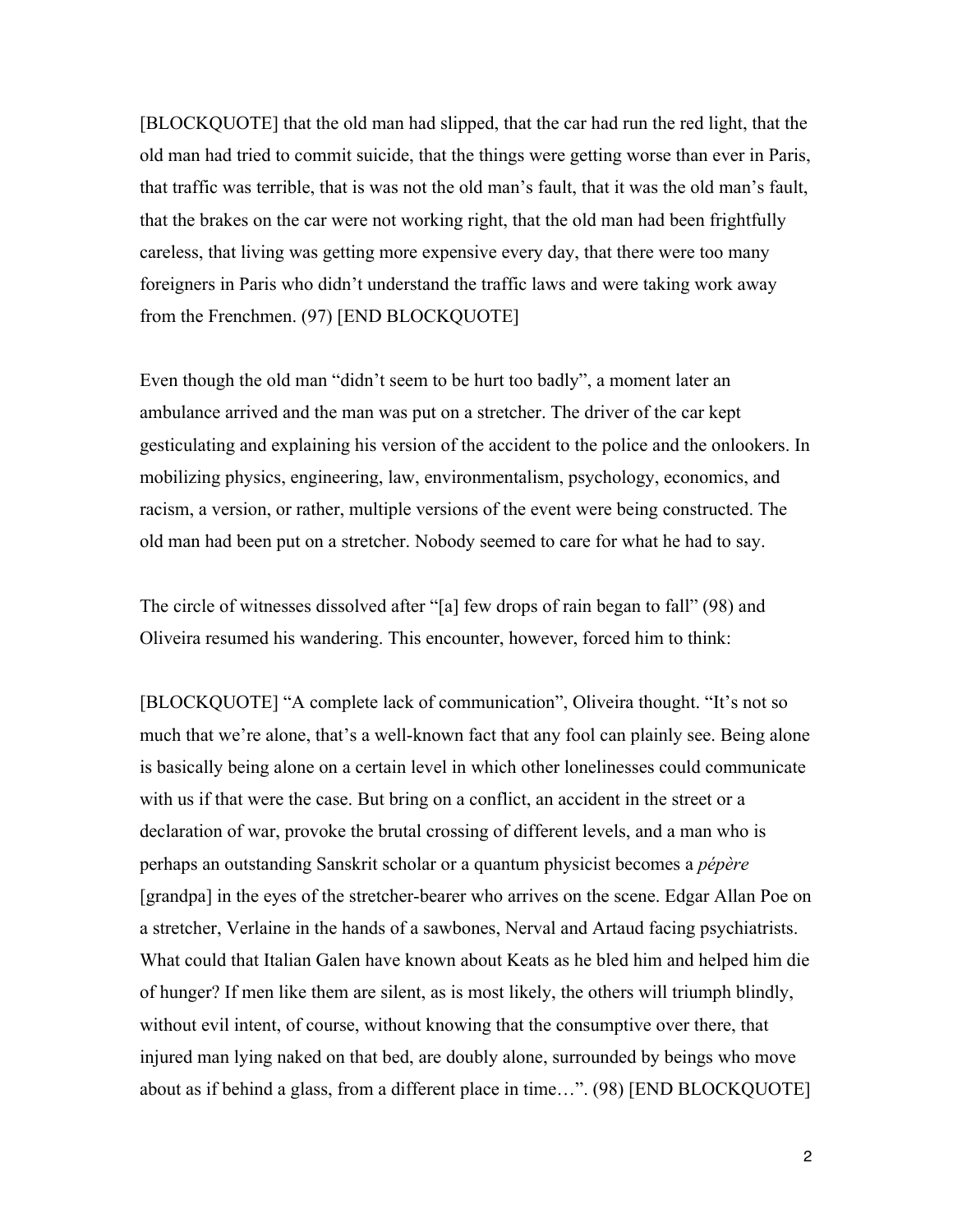Knowledge, ethics, relations, and worldly encounters are all present in this problematic scene that troubles Oliveira while he continues wandering in the rain. As he wanders, and wonders about the event, the face of the old man, "which could almost be described as placid, perplexed maybe" (98), presents itself as an obligation that Oliveira feels compelled to respond to, if one wants to *know* what happened to him, and what in turn has happened to us, in a way that takes seriously the patterns of relevance that compose the situation and does not thereby contribute to the production of a double loneliness that only forces the world to disjoin itself, locating us, onlookers, as if behind a glass (Savransky, *Adventure*). The scene in this case concerns humans – and not only humans, but also other non-human bodies, cars, streets, knowledge, love, hate – but the concern could never be read as exclusively humanist: what Oliveira wonders about is precisely the role of human encounters in an "ethics of worlding" (Barad, *Meeting* 392).

I find that these meditations resonate profoundly with what I take to be one of the most laudable and promising aspects of Karen Barad's work, namely, her commitment to a posthumanist ethico-onto-epistemology that refuses to separate questions of knowing from questions of being, and therefore makes perceptible the way in which such entanglements always already situate us in the realm of ethics, and interrogates our 'response-ability' (Haraway 2008) for "the differential patterns of mattering of the world of which we are a part" (Barad, *Meeting* 394).

In this paper, thus, my aim is to attempt to think with Barad, Cortázar, Alfred North Whitehead, and others about what an ethics of worlding may demand of us whenever knowledge-making, which is also to say, world-making, is at stake (Savransky, "Worlds in the Making"), and more specifically, when those processes of knowing can be said to concern, as in Oliveira's scene, encounters with humans as well as other entities endowed with higher levels of organizational complexity (Whitehead, *Modes of Thought*). To be sure, this is not to be confounded with a nostalgic cry for a form of rejuvenated humanism. In contrast, I regard such concern as emerging precisely out of what we may call a 'posthumanist' spirit, whenever that term stands not for a fascination with non-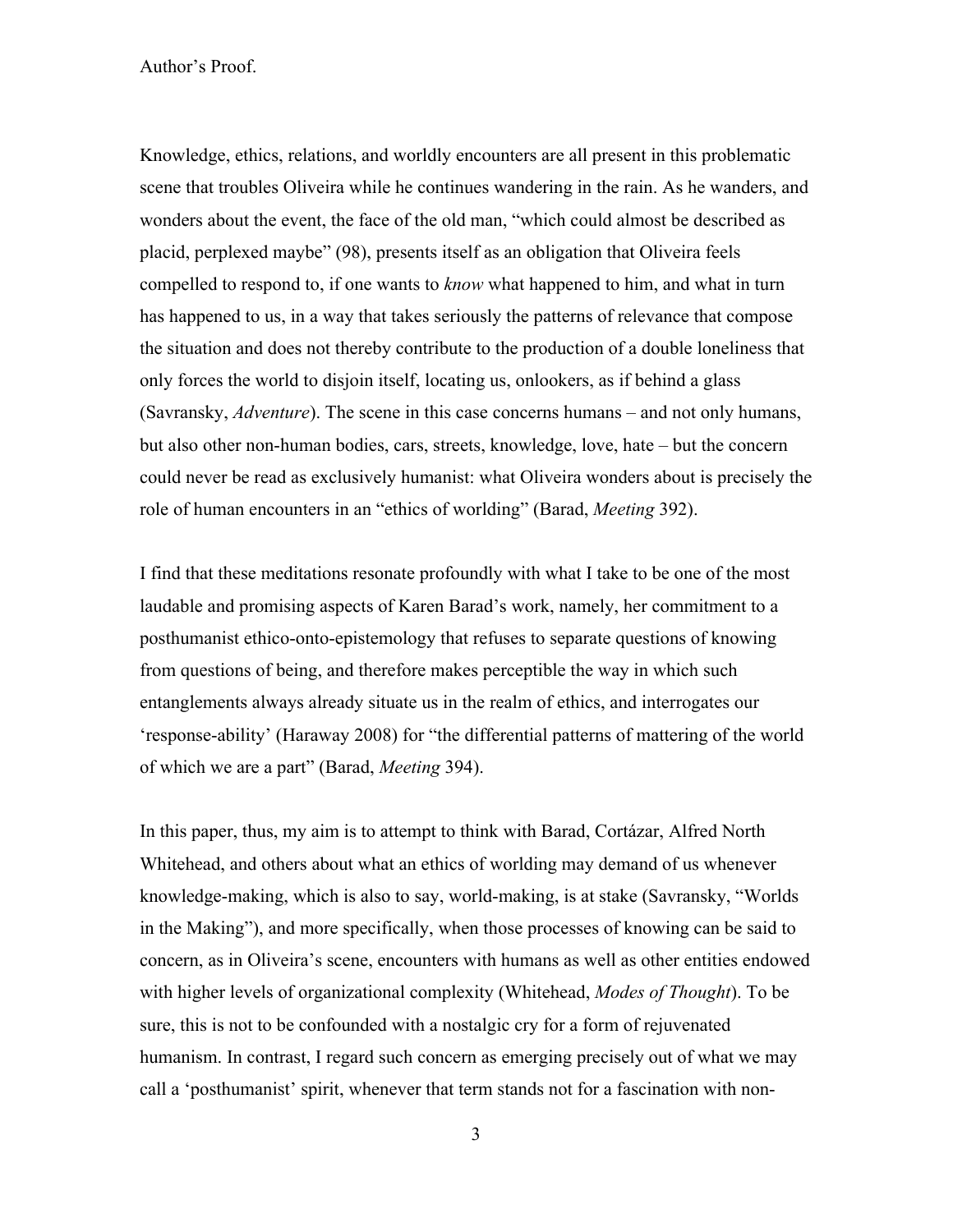humans (as if they were the new anthropological – perhaps post-anthropological? – other), but for a non-bifurcated cosmology that forces us to rethink the very relationship between the *Anthropos* and the *Oïkos* in such a way that things are placed "all around and us with them like parasites" (Serres 33).

As I will argue below, the challenge of engaging in an ethics of worlding, which is to say, of becoming able to respond to this buzzing and dynamic world whereby humans and non-humans are already meshed together in processes of inter- and intra-acting, as Barad would call them, requires both that we account for their entanglements and fuzzy boundaries *and* that we become able to deal with the question of how the actual world obligates us, of what its many existents, in their own different ways, demand of us as partakers in their – and our – worldly becomings. To do this, I will argue that while we must resist bifurcating worldly beings into clear-cut ontological distinctions and of conceiving of things as enjoying an isolated existence, we nevertheless need to be able to account for their differential, specific, and relatively separate *modes* of existence, and thus, for the heterogeneous obligations that these pose as 'stubborn facts' in the many encounters in which we all enter and through which they, us, and of course, the world, are brought into forms of problematic (co-)existence (Whitehead, *Process and Reality*). This, I will show, might allow us to conceive of knowledge-practices not just as 'performative' but as risky, ethical processes of mattering.

#### *From Quanta to Societies: Intra-action, Endurance and the Danger of Relationalism*

Let us now go back, like little detectives, to the scene of the accident. As the narrator presents it, we enter the phenomenal scene with Oliveira as elements in the midst of its own intra-active process of materialization. As Barad argues in her *Meeting the Universe Halfway:*

[BLOCKQUOTE] the primary ontological unit is not independent objects with inherent boundaries and properties but rather *phenomena.* […] phenomena do not merely mark the epistemological inseparability of observer and observed, or the results of measurements;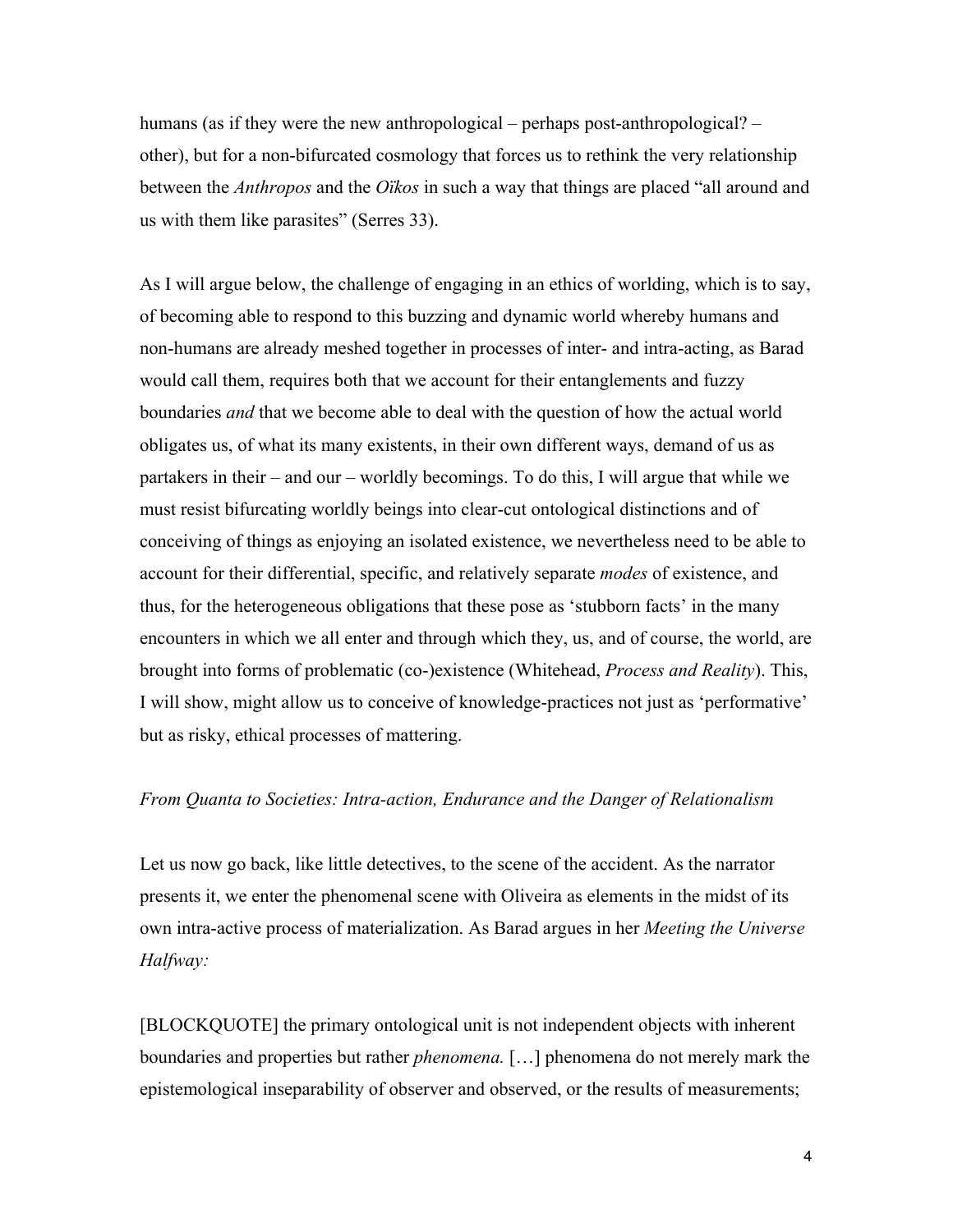rather, *phenomena are the ontological inseparability/entanglement of intra-acting "agencies"*. (139; emphasis in original) [END BLOCKQUOTE]

According to what we may call, with Barad, an agential-realist reading of this scene, objects, humans, and material signs, the car, the old man, and the onlookers, are being intra-actively enacted through the different 'agential cuts' performed by the various cultural and medical material-semiotic practices involved and by the varying opinions and versions such processes afford. Was it *really* an accident? Or a suicide attempt? Perhaps, an act of recklessness by an ignorant 'foreigner'? Who's responsible for what? Boundaries remain provisionally indeterminate, as does knowledge. Suddenly, a few drops of rain diffract all the not-yet-fully-constituted elements in novel, unexpected ways. Our own co-witness, Oliveira, sets off into a walking meditation that induces further diffractions that summon Poe, Verlaine, Keats, Artaud, and others to bear themselves witness to and further intra-act with the 'phenomenon', thereby prompting a meditation on the perils of communication and, as I have argued above, on the relevance of obligations.

However, something haunts the becoming of the phenomenon of which Oliveira but also we, as readers, are a part; something that puts the very dictum that "relata do not preexist relations" (Barad, "Posthumanist Performativity" 815; *Meeting* 140) at risk. Namely, what haunts the becoming of the phenomenon is the fact that the process seems to 'triumph blindly', ignoring the old man's experience altogether. Indeed, by reducing him to a *pépère*, his stubborn existence dims to the point of becoming a *mere effect* of the many versions that enact him in multiple ways. This is not to say that, 'actually', the old man *before* the phenomenon and the one *emerging from it* could or should be conceived of as identical, that is, as capable of fully preserving 'him-self' in a way that is unaffected by the phenomenon. Surely he is transformed through it, as are the car, the onlookers, the traffic; as are Oliveira, Cortázar, and as are we. What Cortázar's account makes present, however, is that the various storied patterns through which the phenomenon is accounted for fail to inherit the very experience of the old man as a constraint on the becoming of the phenomenon itself.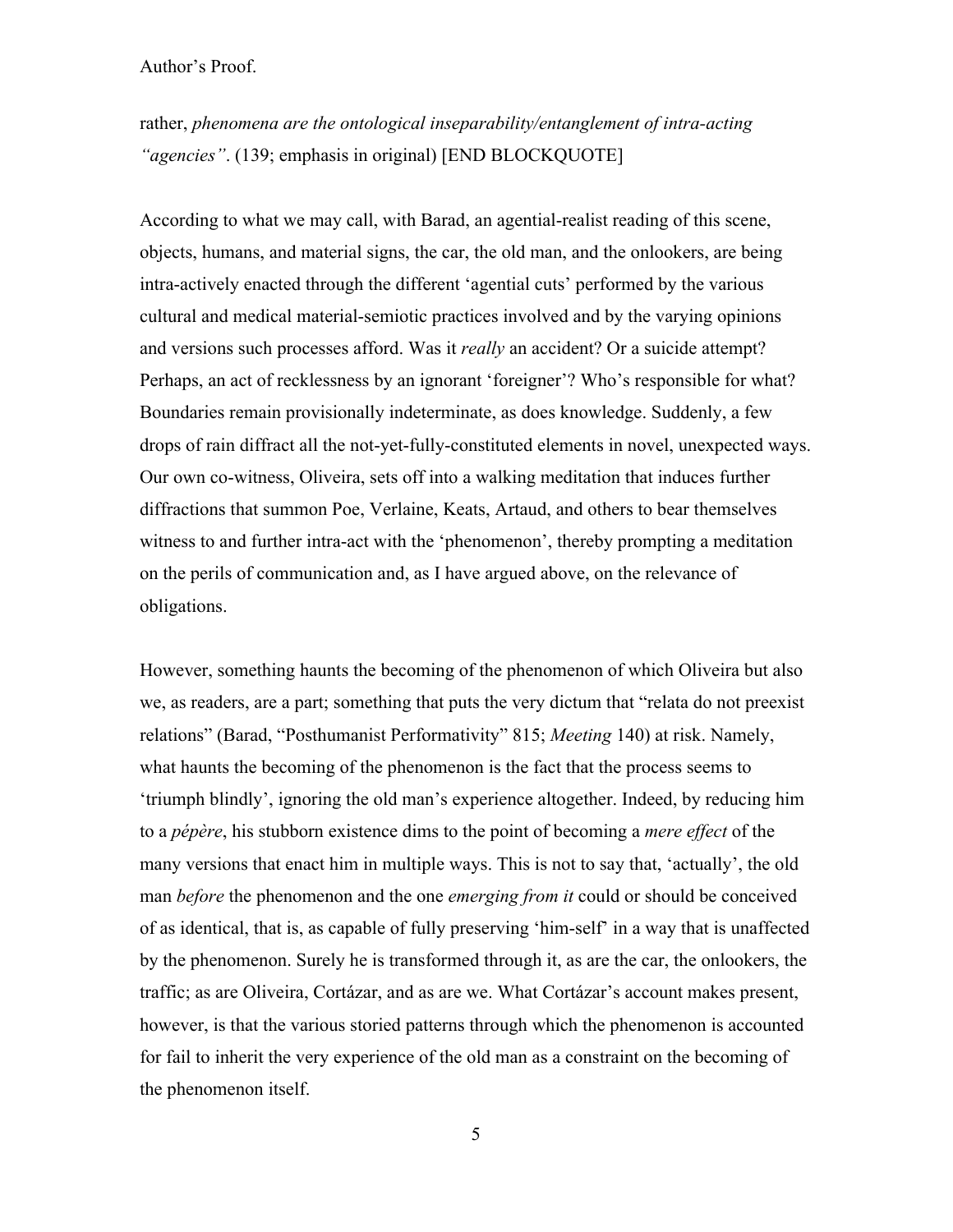But how could the old man's experience, which cannot be dissociated from his past, be of any relevance to the phenomenon if the old man as one of the many relata is, according to Barad's proposition, an emergent element of the phenomenon itself? Indeed, if relata do not preexist their relations, as Barad has put it, if they come into existence through their relations, should we not conclude in this case that the old man is indeed nothing other than a *pépère*? Should we not affirm that the old man *only is* in and through these relations that constitute him as a *pépère* such that he cannot exist, *sensu stricto*, before, after, or aside from this situation? My aim here is to attempt to provide a possible way of resisting such a conclusion and to risk taking Oliveira's wandering concerns seriously, by encountering the old man as a speculative presence that forces us to think.

In this sense, Levi Bryant has rightly pointed out the problematic character of Barad's thesis that relata do not preexist relations, for it forces us to affirm that relations always precede entities or 'relata' such that the latter not only emerge through them but can have no subsistence or being apart from those relations through which they emerge. To be sure, the point is not to discuss whether there is such a thing as 'the old man' existing *independently* of *any* relations – of course there isn't, as his very name suggests – and neither is it to pose the question of whether relations matter – of course they do.

The question, rather, is *how*, in the configuring of a specific situation, both relations and relata come to matter and affect each other. That is, whether there is any way in which an entity might be said to enter into new relations – and hence to have a relative preexistence with respect to them – whether it might be capable of being affected by such novel encounters without becoming *an entirely other entity*; whether such an entity can, in Whitehead's (*Adventures of Ideas*) words, *endure*. If this latter question is answered in the affirmative, that is, if we are able to affirm that an entity, human or not, may be capable of enduring and thus of partaking in multiple phenomena, another question makes itself felt, one which, as I will argue, has major ethical importance. Namely, the question of the extent to which an enduring entity may be capable of posing its own obligations, that is, of constraining – in the sense of both limiting and enabling (e.g.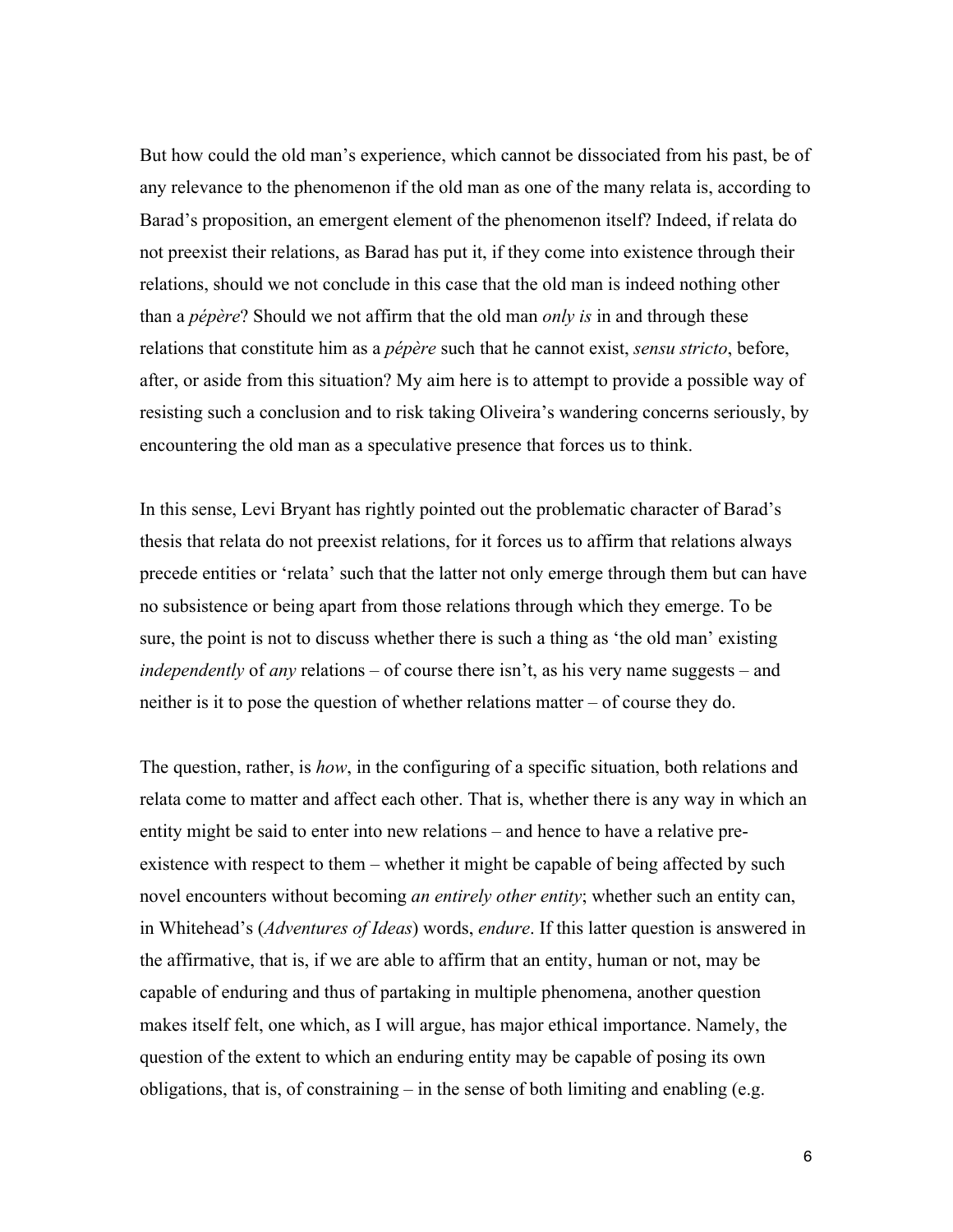Gomart) – the manner in which a situation – such as it may be instituted by a research situation, for example – might inherit it; its capacity to institute itself as a demand for a situation to "tak[e] responsibility for that which [it] inherit[s]" and for how it does so (Barad, "Quantum Entanglements" 264).

I very much agree with Bryant that the consequences of the proposition that the intraactive processes of relating bring their own relata into being might be rather "catastroph[ic] for […] empirical investigation, and concrete practice". But from my point of view, no less problematic is the postulation of a 'minimal ontological autonomy', a notion of a thing-in-itself, existing in isolation, that reintroduces a conception of the "undifferentiated endurance" (Whitehead, *Process and Reality* 77) of independent substances to which relations merely 'happen'.

Indeed, the consequences of the latter proposition involve a revival of the same bifurcated ontology of primary and secondary qualities that "dominates language, and haunts both science and philosophy", that has "formed the basis of scientific materialism" (Whitehead, *Process and Reality* 78), and which we have sought out to resist.

In contrast, I would argue that what we may call 'the danger of relationalism', that is, the danger of negating the historical – hence relative and contingent – preexistence of entities to specific relational entanglements, does not necessarily reveal the inadequacy of Barad's proposal of relational thinking as such. We should not fall into the paradoxical trap of placing the concept of relationality at arm's length, but we do need to treat the concept carefully, resisting levelling it to an all-too-general proposition to which nothing can resist. Relationality, I want to suggest, needs to be treated technically, that is, with the care that one devotes to the development of a technique. A care that requires that we pay attention to the local, situated, and specific manners in which concepts, as technical tools, may indeed be productive, while refraining from extending them into all-encompassing 'worldviews'. As Whitehead has taught us, no mode of thinking can be dissociated from the mode of existence of the entities to which it relates (Whitehead *Science and the Modern World*, *Process and Reality*; see also Stengers, "Beyond Conversation",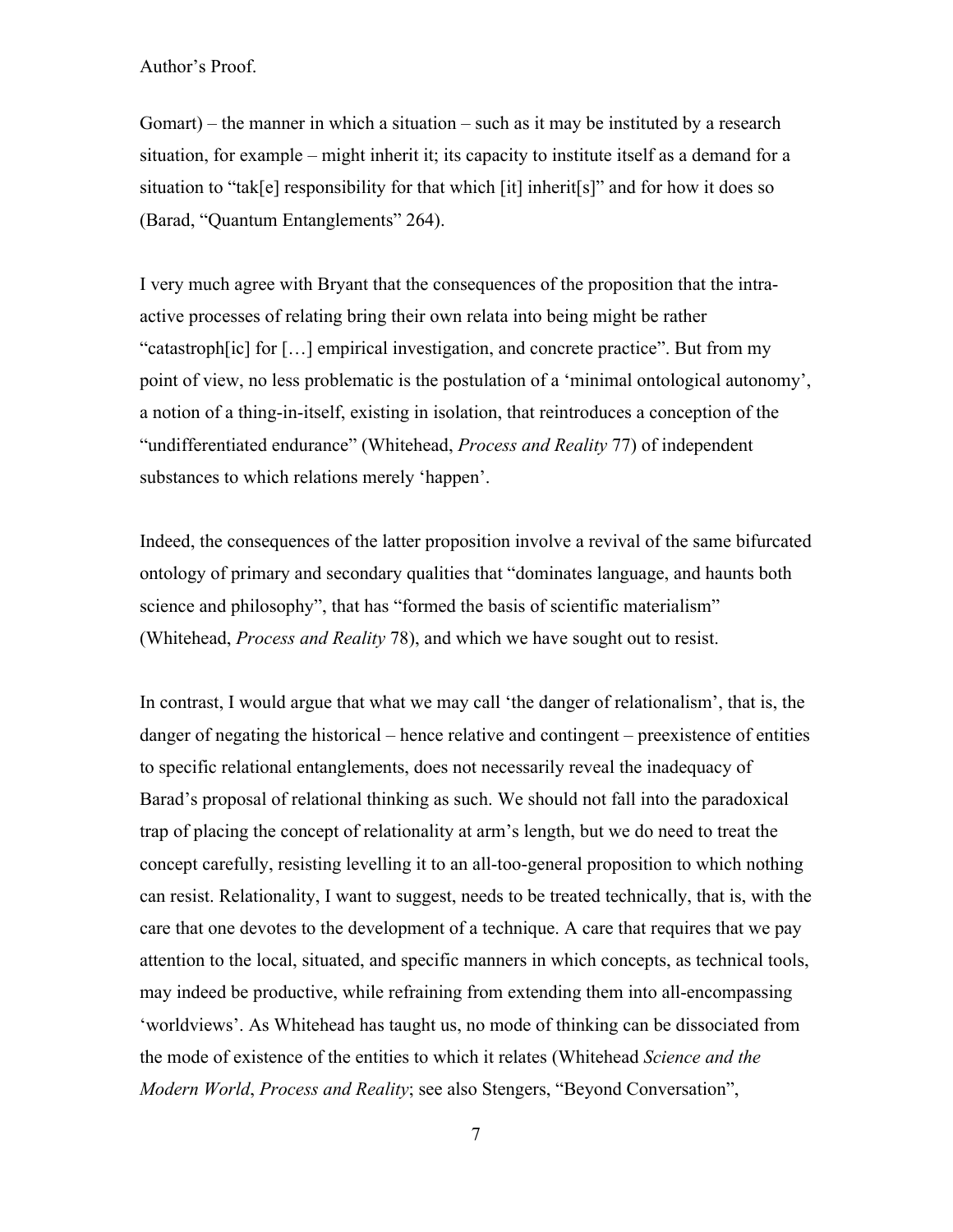"Constructivist Reading", *Thinking with Whitehead*). Thus, the task is that of sensing the limits of the domain for which such a mode is capable of becoming a lure for feeling, of pointing towards what matters, and the domains for which, if it is extended unlimitedly, a concept may engender the danger of making us prisoners of the false problems it creates.

I understand that Barad's 'battle', the problem that seems to traverse and animate her work, is precisely that of reclaiming, against the pervading character of Cartesian assumptions of a discrete subject/object split and the "metaphysics of individualism" (*Meeting* 393) that postulates a world populated by entities in isolation from each other, the dynamic relationalities and entanglements through which we and the world come into existence. And, as many of us writing today and engaging with this and other works, I seek to partake in that battle. But, as I hope to show, the particular requirements of the practices I am concerned with prompt me to wonder about and care for *how* such a battle might be carried forward in productive ways.

In other words, while Barad's proposition, which she inherits from the quantum physics of Niels Bohr, may be relevant to the domain of quantum phenomena that both of them discuss, I worry that making 'intra-action' a *mot d'ordre* that affirms that "the world is intra-activity in its differential mattering" (Barad, *Meeting* 141) risks becoming counterproductive. My argument is thus not that the notion of 'intra-action' is *per se* illconceived, but that extending the scope of 'intra-active' processes to the point where they are made to account for the adventures of *any* enduring entity might entail rather detrimental epistemological, ontological, and ethical consequences. The result might not in the end lead to the creation of new contrasts, out of which new habits of attention emerge, but to the rehearsal of a habit of finding in the specific differences and obligations that enduring entities pose, the same relationalities and entanglements that constitute them, everywhere and always.

Surely, Barad recognizes this danger, and she claims that, in her work, "[e]ntanglements are not a name for the interconnectedness of all being as one, but rather specific material relations of the ongoing differentiating of the world" ("Quantum Entanglements" 265).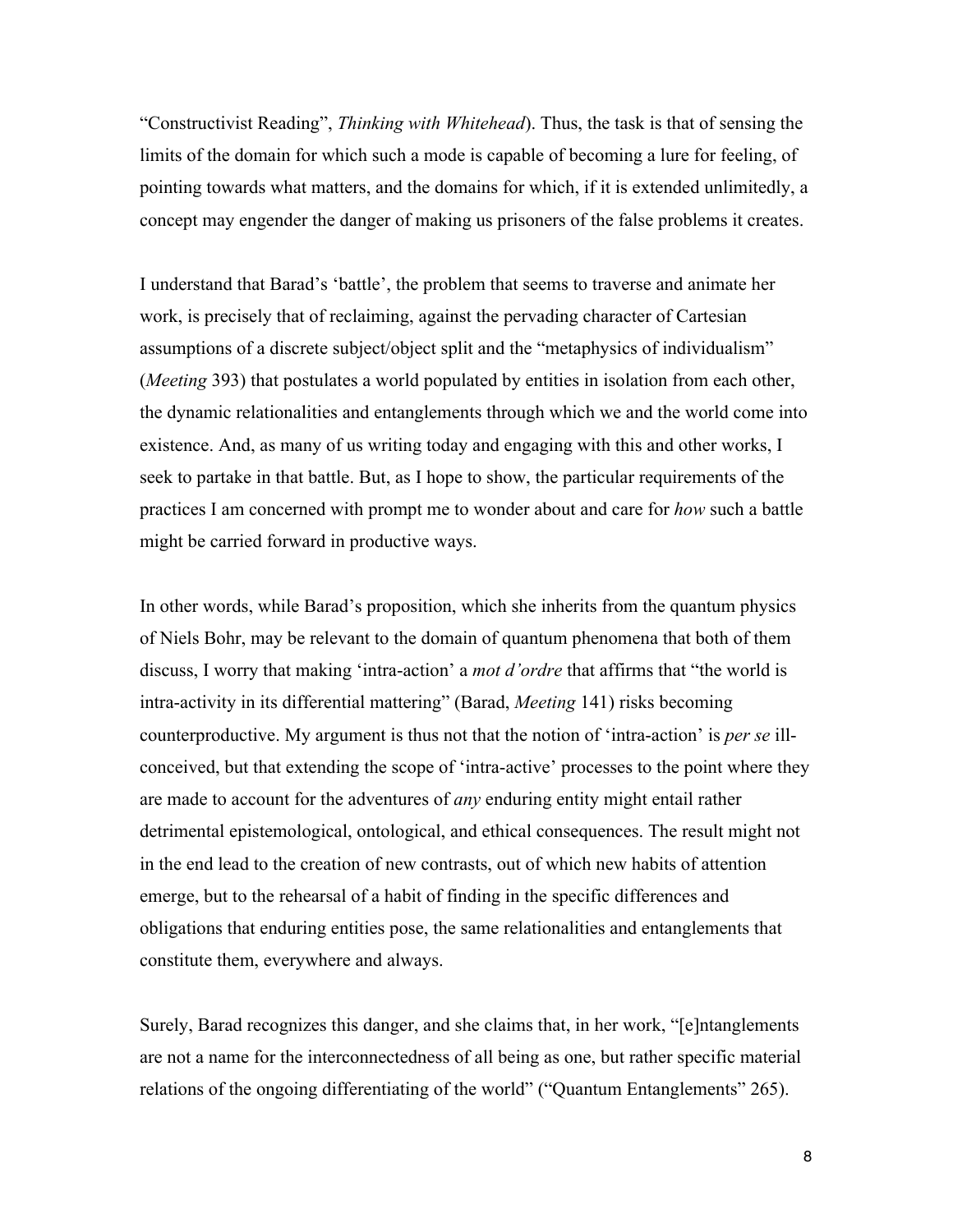This claim is partially reassuring, but the reference to "the world" here remains somewhat disconcerting as its overarching generality stops us precisely from becoming sensitive to the specific contrasts introduced by those differentiating creatures that are a part of the world's ongoing process. They are a part, that is, in the sense both of coming into existence out of the world's creative advance, and of productively constraining the directions this process might take as it comes to terms with the stubborn fact of their existence. Thus, my sense is that to resist this danger we require words that may allow us to affirm, simultaneously, the relational processes by which the different creatures of this world come into existence as well as the radical *irreducibility* of the stubborn fact of their existence.

To be sure, this is not a return to the isolationist, discrete, individualist metaphysics that would hold that enduring entities such as rocks, plants, animals, or humans are ontologically distinct, and that in order to attend to differences, we should resort to a classical language of 'types' or 'kinds' of beings (cf. Hacking, "Making Up People", *Social Construction*). Indeed, following Brian Henning, "if the last century's revolutionary discoveries in quantum physics, chemistry, biology, physiology, and ecology have taught us anything, we must acknowledge that there are no absolute divisions in nature" (68). And obviously, neither is it a return to the dream of a reality that can be known – that *should* be known – independently of any practice, that is, of any relation.

What is at stake, I think, is that even though, as Barad argues, we should not confine the potential lessons of Bohr's quantum mechanics to some 'microscopic' scale beyond which Newtonian (meta)physics may prevail unchallenged, we also should not be too quick to reduce the requirements of other practices to the lessons of supposedly "more fundamental issues of principle" (*Meeting* 110). We must honor Bohr's lessons, but not as something that the entire world must comply with as a matter of principle. Rather, if an attention to relationality is such a lesson, we must take the risk of extending it, of *proposing* it, as a question to which each practice has to find its own mode of response, for which each practice has to learn how to become responsible.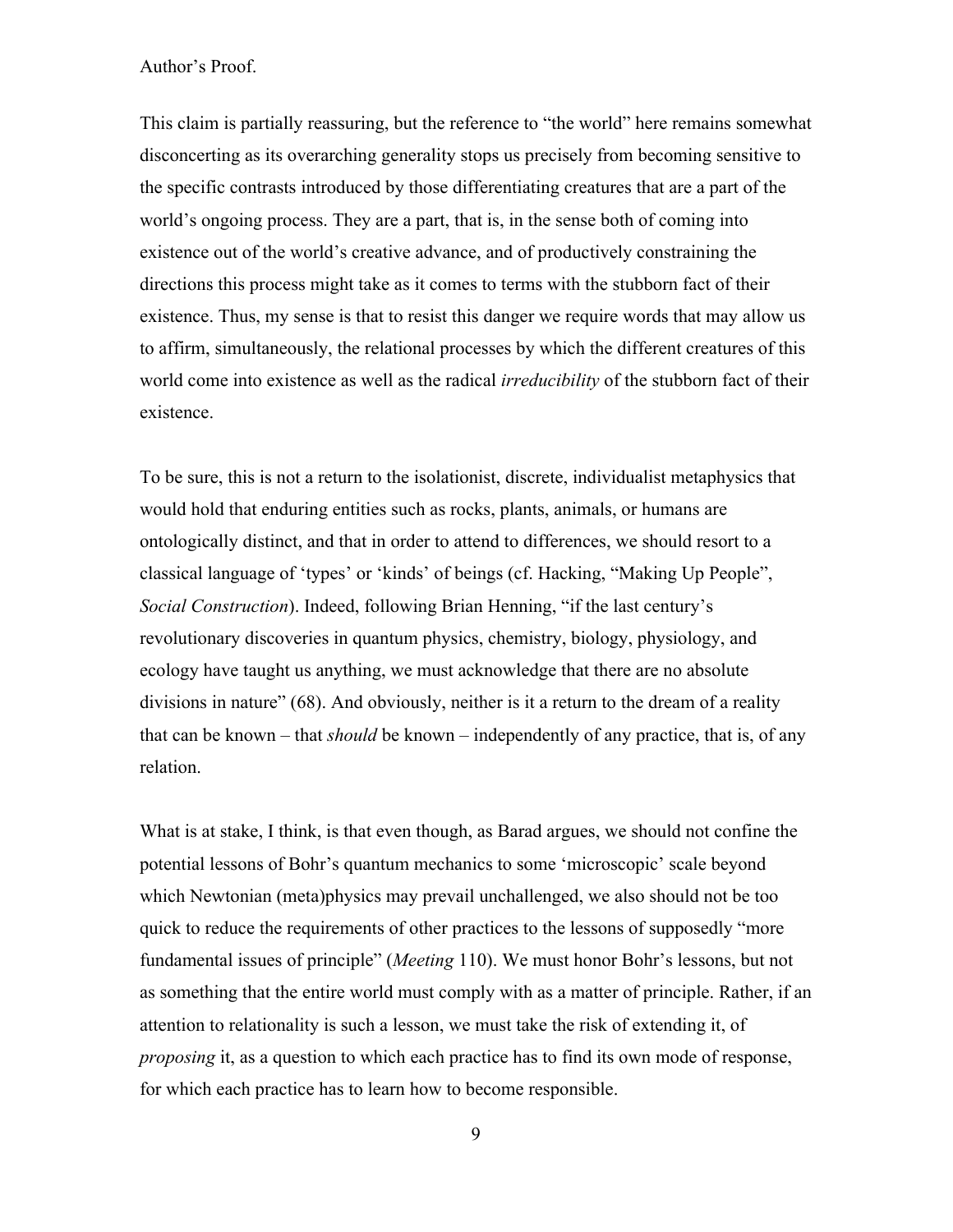In this way, I think that in order to resist the danger of what we may, for lack of a better term, call a 'relational reductionism', we need to find ways affirming relationality while foregrounding and exploring the intricate textures and forms of something Barad recognizes but which, I fear, is in danger of being overshadowed by her radically relational proposition, namely, what she calls "agential separability" (*Meeting* 176) – the ways in which the world creates enduring patterns of difference by dynamically enfolding and unfolding itself – differences that matter, and that do so enormously, not least for the possibilities of worldly refoldings that such enduring forms dynamically contribute to configuring. To put it differently, I want to affirm relationality while experimenting with what Gilles Deleuze would associate with a *mannerism*. That is, an account that does not introduce ontological gaps in the fabric of the universe nor reduce enduring entities to the relations that constitute them, but instead seeks to become sensitive to the different *modes* of mattering of the many creatures that populate, and hence compose, the world.

It is with this aim in mind that I want to turn to Whitehead's contrast between what he calls an "actual entity" or "actual occasion" – i.e the basic unity of reality – and his account of any enduring entity as already constituting a "society of actual occasions" (*Process and Reality*, *Adventures of Ideas*). Because it is in this contrast that I see the possibility of multiplying the planes of reality, the practices and modes of existence that compose it, and of posing the question of the specific ways in these may come to invent responses to the question of relationality.

Not unlike quanta in Bohr and Barad, for Whitehead all actual occasions *are* their relations,<sup>1</sup> that is, they come into existence by internally prehending the actual world as a datum into their own self-realisation so that "every actual entity *is* present in other actual entities" (Whitehead, *Process and Reality* 50; emphasis in original). Thus, like quantum leaps (Barad, "Quantum Entanglements"), the becoming of an actual entity is not a process that can be characterized by temporal continuity – there is a "becoming of continuity but no continuity of becoming" (Whitehead, *Process and Reality* 35). Thus, an actual occasion "has no […] history. It never changes. It only becomes and perishes."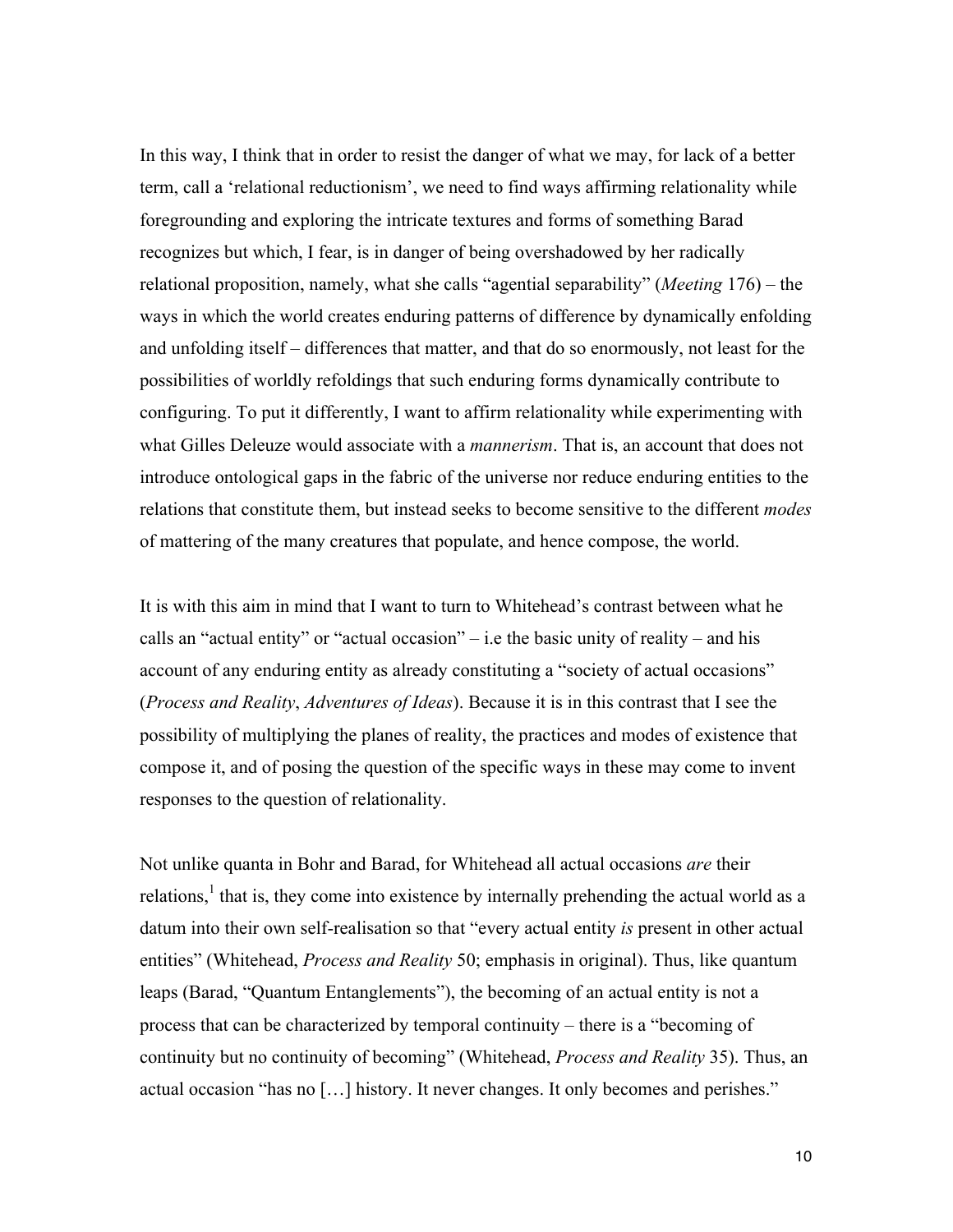(Whitehead, *Adventures of Ideas* 204). It occasions reality, and as such it makes time rather than being contained by it.

Yet actual entities are not in any sense what we may refer to as the 'empirical objects' of most specialized sciences, certainly not those of the social sciences, insofar as the latter may be concerned with entities endowed with higher levels of organizational complexity and to the extent that the experience of the old man may be included among their matters of concern. Surely, a minimal requirement of the social sciences is that the entities to whom they pose questions endure. And interestingly, for Whitehead, enduring entities are always *societies* of actual entities. As he puts it, "[a]n ordinary physical object, which has temporal endurance, is a society" (*Process and Reality* 35). Thus, societies *are* specific modes of grouping of actual entities under some kind of 'social order' – *how* such a manner of grouping is formed constitutes *what* a society is.

The contrast between an actual entity and a society is important, moreover, because while the latter is to be conceived of as a grouping of actual entities, it cannot be reduced to a secondary order, to a mere epiphenomenon of some supposedly primary, '*really real*' process in which actual entities are involved. To be clear, societies are not grouped together just because they happen to have common characteristics, and their contrast with actual entities is not simply a matter of scale, or of mere quantity, but of organizational complexity – of modes of existence. According to Whitehead, a society "is its own reason", which is to say that its members are related not merely by similarity but "by reason of genetic derivation from other members of that same society" (*Adventures of Ideas* 203-204). They are metaphysical existents. Crucially, however, unlike an actual entity, a society, formed through the mode of such genetic derivation, "enjoys a history expressing its changing reactions *to changing circumstances*" (*Adventures of Ideas* 204; my emphasis):

[BLOCKQUOTE] [i]t is evident from [the] description of the notion of a 'Society', as here employed, that a set of mutually contemporary occasions cannot form a complete society. For the genetic condition cannot be satisfied by such a set of contemporaries. Of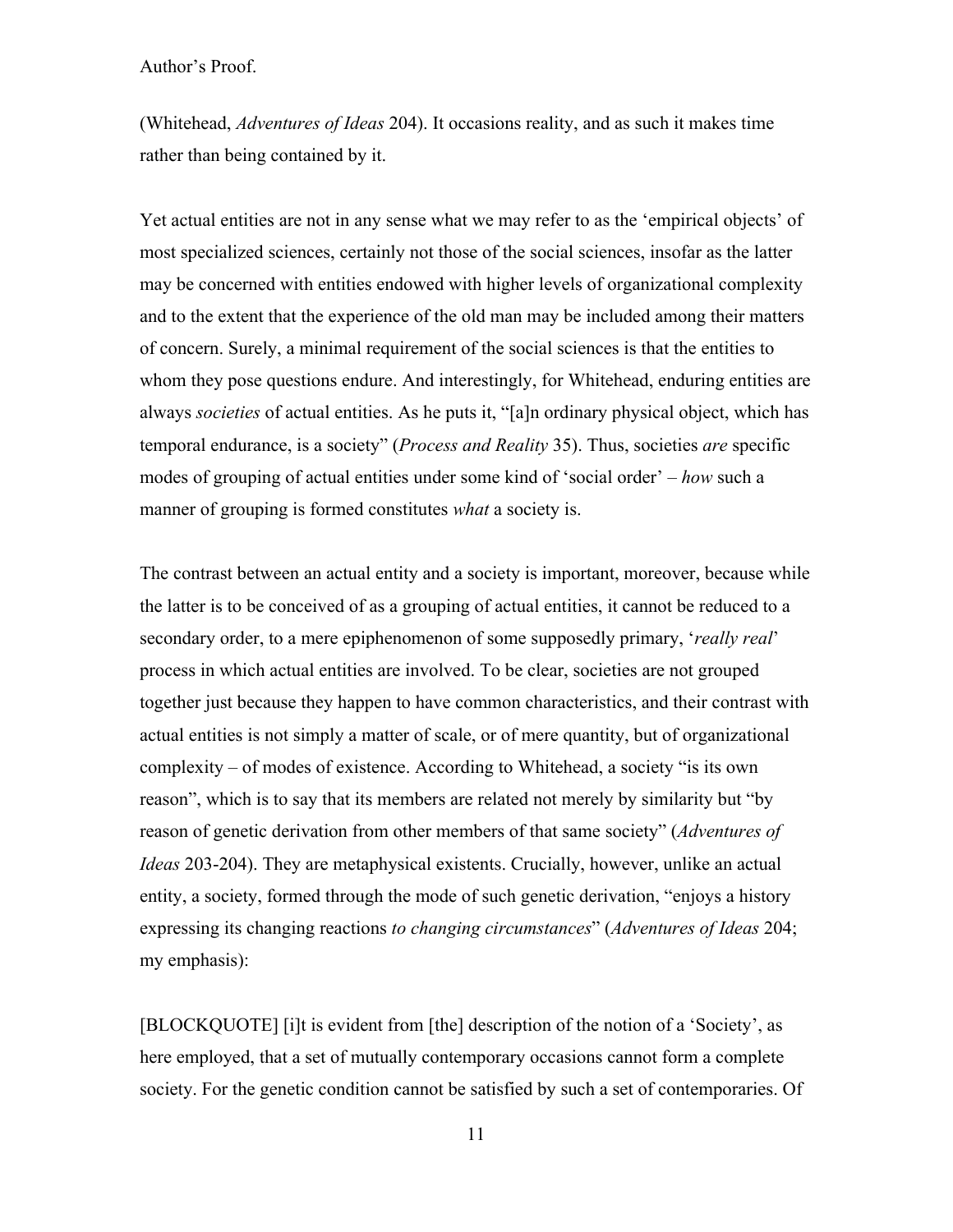course, a set of contemporaries may belong to a society. But the society, as such, must involve antecedents and subsequents. In other words, a society must exhibit the peculiar quality of endurance. The real actual things that endure are all societies. They are not actual occasions. (Whitehead, *Adventures of Ideas* 204) [END BLOCKQUOTE]

Furthermore, because what a society is, is the manner in which it is formed, societies can vary in terms of the *mode* of social order they enjoy. What distinguishes the mode of existence of a society from another is not an ontological gap that would separate the many beings *of* this world into discrete kinds or types thereby bifurcating the world itself. In contrast, different modes of existence emerge from the different modes of social organization in such a way that the many modes build upon and "shade off into each other":

[BLOCKQUOTE] [t]here is the animal life with its central direction of a society of cells, there is the vegetable life with its organized republic of cells, there is the cell life with its organized republic of molecules, there is the large-scale inorganic society of molecules with its passive acceptance of necessity derived from spatial relations, there is the inframolecular activity which has lost all trace of the passivity of inorganic nature on a larger scale. (Whitehead, *Modes of Thought* 157) [END BLOCKQUOTE]

In other words, if "'Humans' are emergent phenomena like all other physical systems" (Barad, *Meeting* 338), they are not for that reason *just* like all other physical systems. Needless to say, my point here is not to reserve a special place for humans in the fabric of the world, but to introduce words that may allow us to pay attention to *how* the differences between humans, dogs, orchids, wasps, rocks, atoms, and so forth *matter* for how we come to think about relationality, and indeed, for how we come to inhabit relations that in turn inhabit us.

In this way, if the old man can be said to be a society of actual entities that is capable of having adventures, that is, of having its members connected by a nexus that *is* indeed continuous in both space and time (Whitehead, *Adventures of Ideas* 202), then he cannot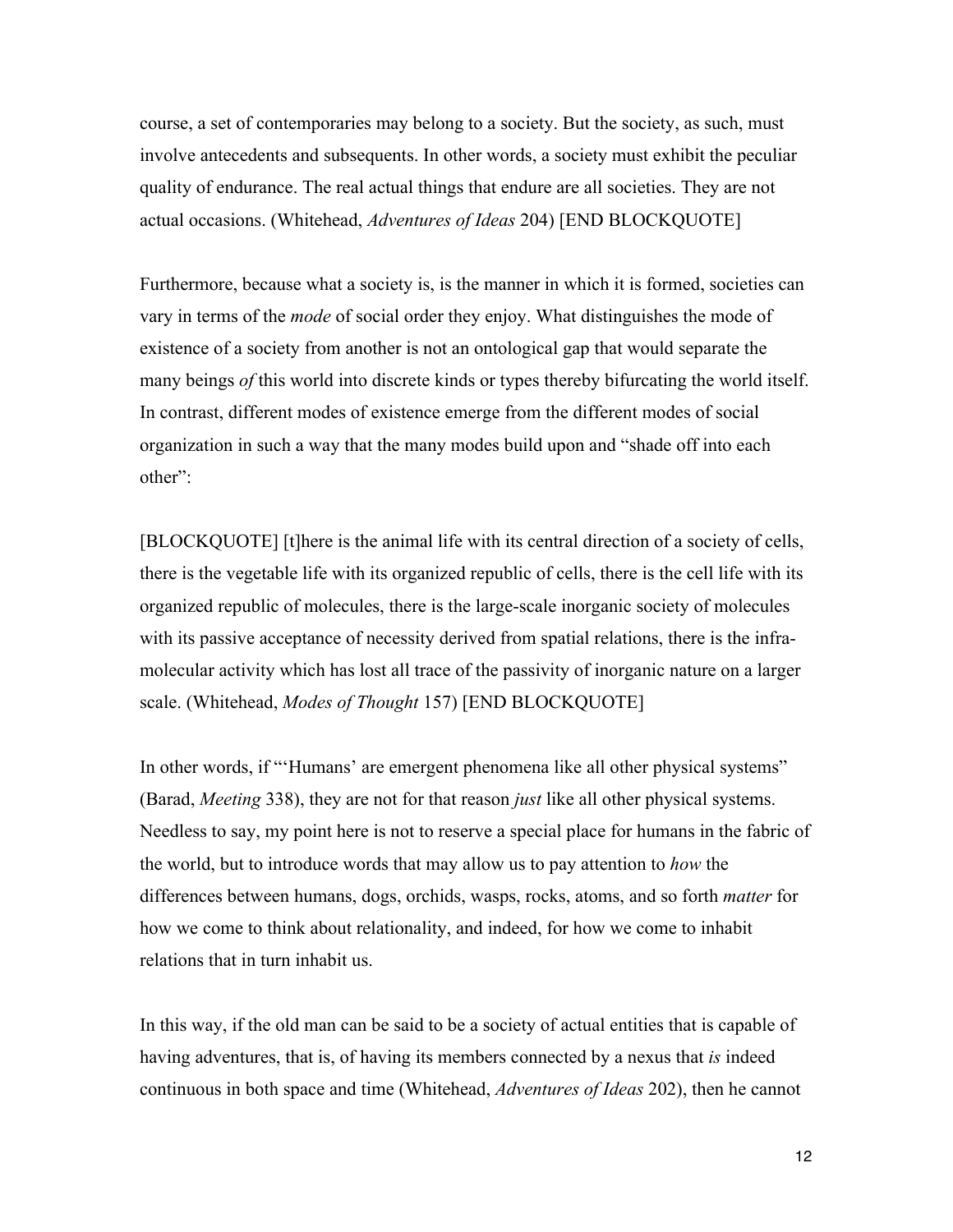be reduced to the intra-active relationalities through which it may nevertheless be composed. Insofar as he is transformed by his participation in it, the phenomenon is also affected by the incorporation of the old man's experience as a stubborn fact in its own becoming. As Whitehead puts it in his *Adventures of Ideas*:

[BLOCKQUOTE] it must be remembered that just as the relations modify the natures of the relata, so the relata modify the nature of the relation. The relationship is not a universal. It is a concrete fact with the same concreteness as the relata. (157) [END BLOCKQUOTE]

This, it seems to me, is the crux of the matter: that insofar as relations are as real as the different entities they bring into existence, they are not, *sensu stricto*, prior or primary with respect to the latter, but are as concrete as everything else, contributing, in specific and diverse manners, to the modes of mattering of societies, just as these configure the modes of mattering of relations. It's not just, then, that the world is relational, that relationality is original whereas societies are derivative, or that "[r]elations do not follow relata, but the other way around" (Barad, *Meeting* 136-37). Rather, to resist the danger of relational reductionism, I suggest we must come to terms with a world made, dynamically, of the shifting modes of mattering of societies-and-relations all the way down, all the way back. Paying close attention to those modes or manners, and to their dynamic natures, becomes, thus, the task of an ethics concerned not with the stasis implied in the all-too-general, abstract distinctions between good and evil, but with the fragile and dynamic problem of co-existence of the many modes of mattering that compose the world in its becoming.

It is such an attention that I see present in the scene with which I opened this article. Indeed, what concerns Oliveira is not just the exclusionary effect of a performative; he is not just asking for accountability to the particular ways in which the coming-intoexistence of the phenomenon's components are enacted in this way and not another (Barad, *Meeting* 284). What prompts his meditations is the failure of a socio-material process to make the experience of the old man *matter*, that is, the failure to inherit his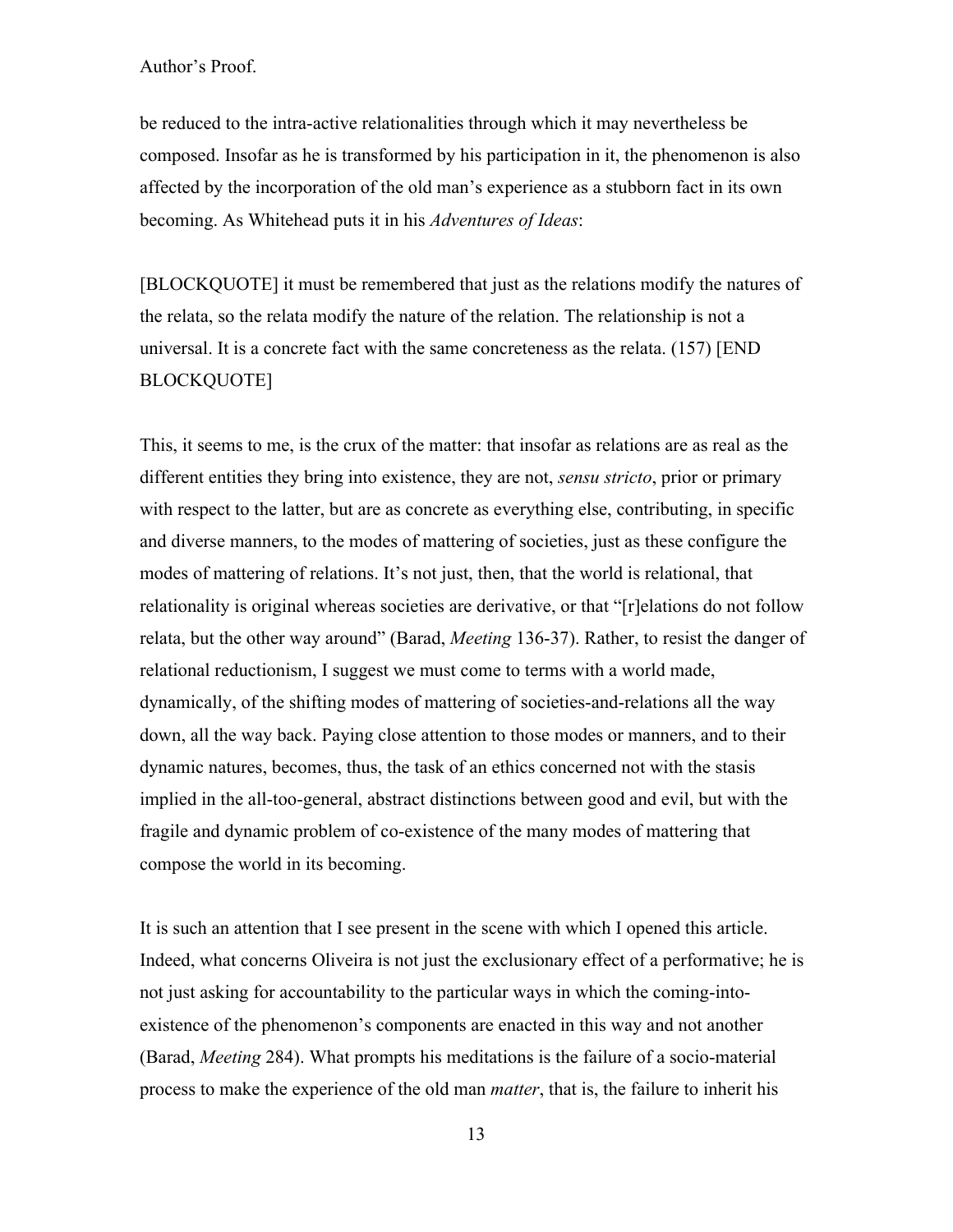experience not as what would or should single-handedly determine the becoming of the phenomenon and perform a once-and-for-all determinate cut, but as a stubborn fact that is to "be implicated in that [process] in one or other of many modes, [as] a conditioned indetermination" (Whitehead, *Process and Reality* 23).

Thus, if as Barad argues, "we are responsible for the world of which we are a part […] because reality is sedimented out of particular practices that we have a role in shaping and through which we are shaped" (*Meeting* 390), the challenge of becoming responseable to the becoming of such a phenomenon is also that of affirming the adventure of the old man as a society capable of enduring. In turn, such affirmation demands that we pay due attention to the potential obligations that the old man himself may pose to the mode of mattering of the relations through which the situation is configured, of how his own mode of mattering and experiencing may constrain its possible practical materializations. Ultimately, each practice must invent a manner of responding to the modes of mattering with which it is involved in a way that allows for the crafting of new contrasts, that is, of novelty and new habits of attention. It is through this risky, inventive process of inheritance and creativity, I argue, that we may avoid producing a 'double loneliness' that disjoins the world and its many inhabitants and may instead contribute to assembling forms of problematic togetherness that show a 'concern' for the becoming of the world (see also Bell).

Oliveira's meditations complexify our way of conceiving of and experiencing the challenge of an ethics of worlding. By demanding not only that one accounts for the particular worlds practices bring into being but also that one *pays attention* to the modes of mattering of the many experiences to which such practices must invent a way of responding, Oliveira's ethical speculations establish the possibility of an ethics of worlding as a radically demanding challenge. A challenge that I, in turn, am interested in experimenting with in relation to certain scientific practices that may be said to engage and seek to account for experiences not unlike the old man's. Thus, with Oliveira, I will argue that the speculative challenge that an ethics of worlding poses to such practices relates to the careful fabrication of "*delicate contacts, marvelous adjustments with the*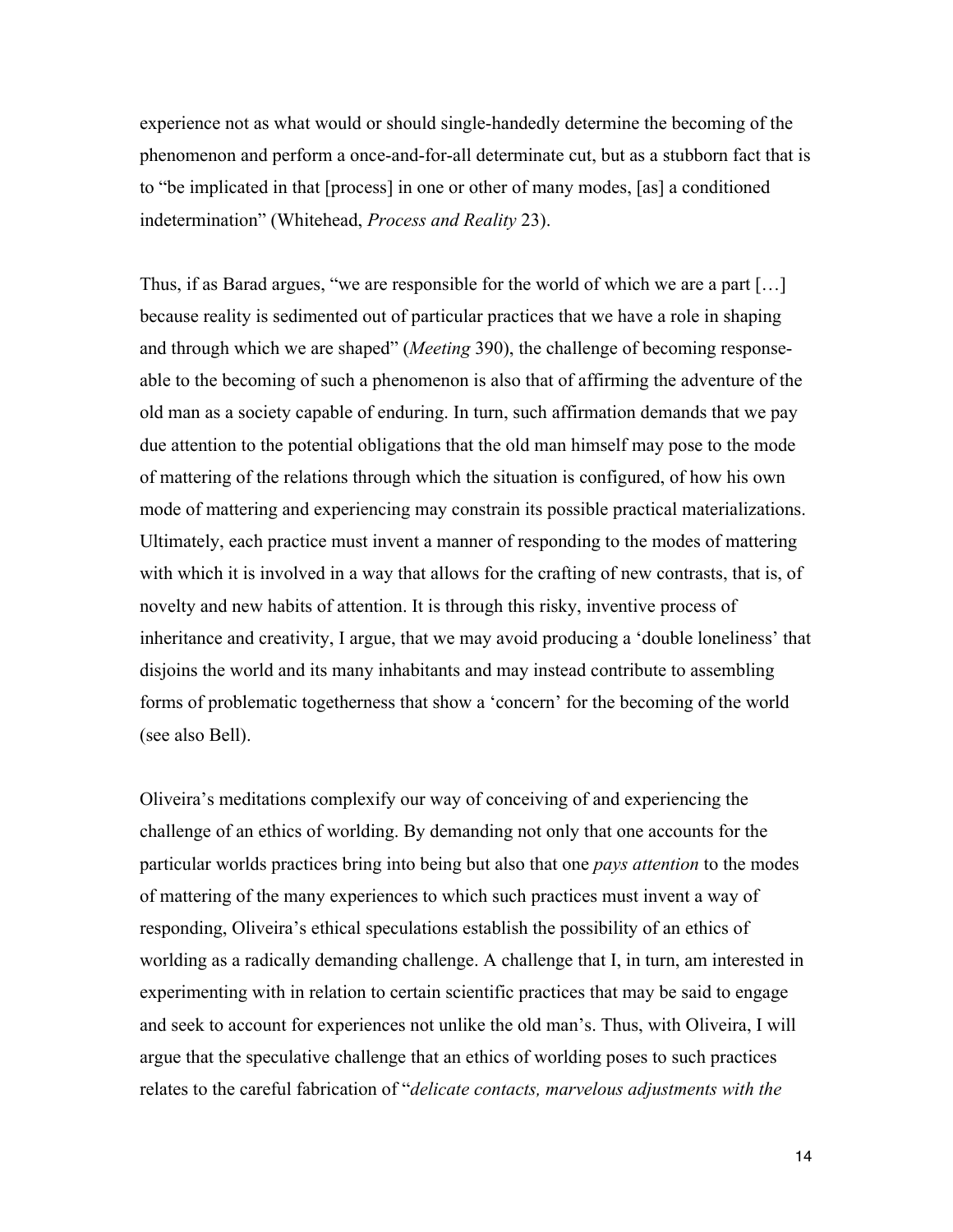*world*" (Cortázar 99; my emphasis)*.* As will be shown below, such delicate contacts and marvelous adjustments require that we affirm both entities and relations, for they "could not be attained from just one point; the outstretched hand ha[s] to find response in another hand stretched out from the beyond, from the other part." (Cortázar 99; my emphasis).

# *Delicate Contacts, Marvelous Adjustments: Scientific Practices, Worldly Encounters and Modes of Mattering*

If knowing can be characterized as "a specific engagement of the world where part of the world becomes intelligible to another part of the world" (Barad, *Meeting* 342), then we must attend to the mode of mattering of the entities that a process of knowing comes to inherit in different ways. Doing so, moreover, makes perceptible the extent to which the coming-into-existence of new and transformed beings and thus, of novel worldly configurations, cannot be legislated in advance, but should be regarded as an achievement. In turn, such achievements can never be dissociated from the obligations the existents encountered may pose – or fail to pose – to the practices with which they become entangled. Whenever what is at stake is a process of engaging with enduring entities in such a way that something called 'knowledge' may emerge as its aim, the process may create itself, but it does not create the entities with which it must learn to come to terms. In other words, because it is a question of a dynamic coming to terms and not just of a performativity that creates that which it purports to discover, *mattering always entails taking risks*. Thus, in order to entertain the challenge of an ethics of worlding, we need to attend to the specific manners of creating delicate contacts between the mode of mattering of an entity and the mode of invention of a practice, so that the obligations posed by the former may be inherited in a way that forces the practice to invent a way of becoming responsible for it.

In this sense, as Andrew Pickering, Hans-Jörg Rheinberger, and Isabelle Stengers (*Invention*) have argued in different ways, the event of an experimental achievement in the sciences of the laboratory does not belong, *pace* epistemologists, to a pre-established 'right to know' with which a scientist might approach her object, a guarantee provided by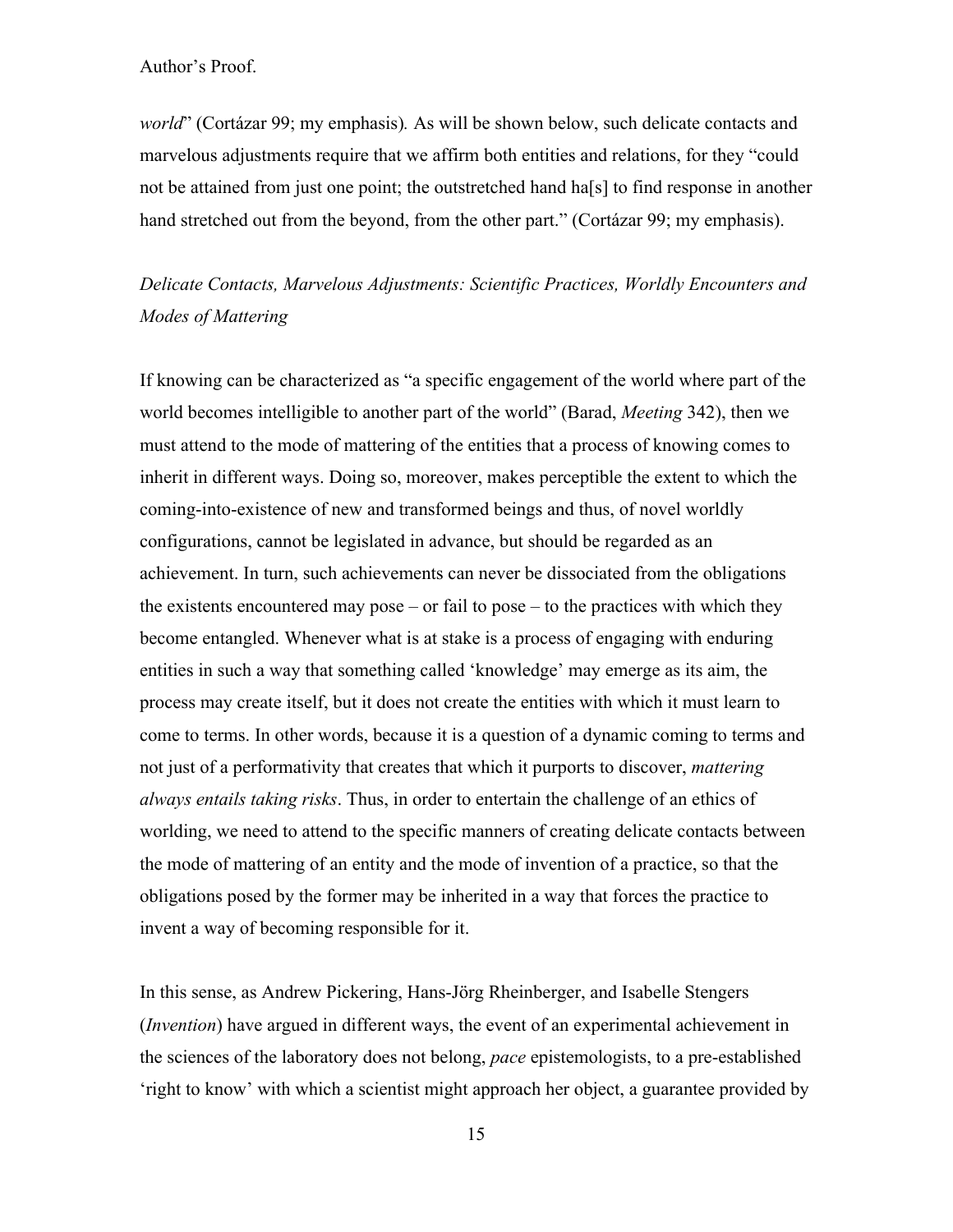the promises of method and rationality, and neither can such an achievement be explained (away) as a 'mere construction' that is either purely social and discursive, or material and technological. The coming-into-matter of an experimental fact or entity cannot be explained as a mere effect of the practices that make it present, but it too requires the careful production of delicate contacts and marvelous adjustments with the world brought about by the mutual negotiations and coming-to-terms between experimental practices and the obligations posed by experimental objects. Pickering successfully captures the process in what he has termed the "dance of agency":

[BLOCKQUOTE] [t]he dance of agency, seen asymmetrically from the human end, thus takes the form of a dialectic of resistance and accommodation, where resistance denotes the failure to achieve an intended capture of agency [of an entity] in practice, and accommodation an active human strategy of response to resistance, which can include revisions to goals and intentions as well as to the material form of the machine in question and to the human frame of gestures and social relations that surround it. (22) [END BLOCKQUOTE]

Indeed, the 'dance of agency' may be said to characterize the relationship between the mode of invention of experimental practices and the recalcitrant mode of existence of experimental objects. Unlike other scientific objects, as we shall see, the mode of existence of experimental objects renders them particularly capable of making their own obligations present, of resisting irrelevant questions that may be posed to them by the experimental apparatus, and thus, of "turn[ing] around the (im)precisions of our foresight and understanding" (Rheinberger 23). For this reason, whenever an experiment succeeds in bringing an entity into being, the latter is capable of coming to matter in a way "that affirms [its] independence with respect to the time frame of human knowledge" (Stengers, *Cosmopolitics* 21).

In other words, the mode of existence of certain experimental objects prevents them from going silent in relation to the way in which a practical process of knowing inherits them. However, when it comes to the question of how humans and other societies endowed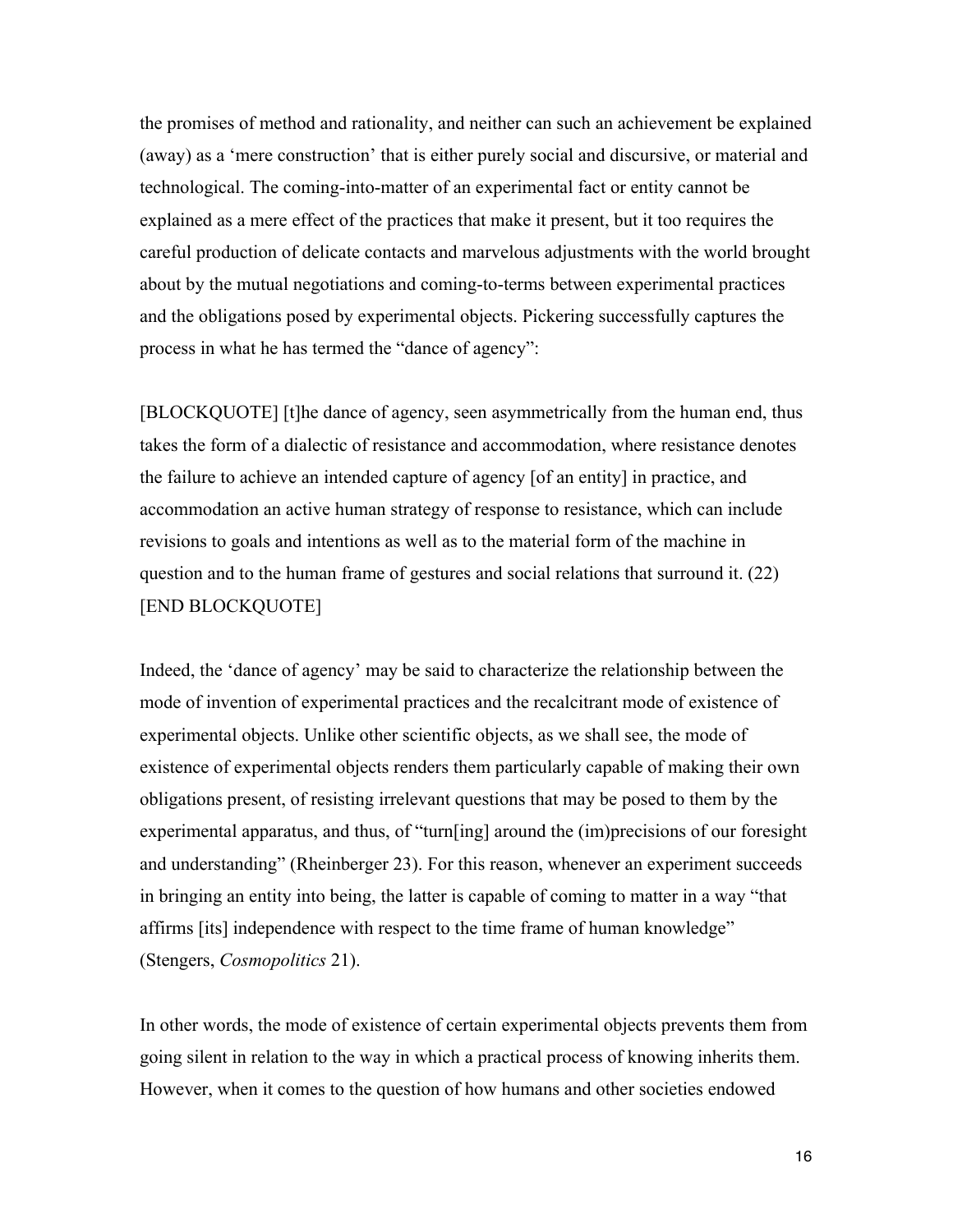with higher organizational complexity are engaged through material-semiotic practices, the mode of relationality that characterizes an experimental practice cannot simply be extended by analogy. Rather, the relational proposition needs to be posed as a question to which practices of social inquiry must find their own way of responding.

For, as Oliveira notes in his meditations, unlike the recalcitrant nature of experimental entities the old man does go silent and, according to him, so have Poe, Verlaine, and other "men like them" (Cortázar 98). By contrast to experimental entities, those societies we can associate with the matters of concern of the social sciences – those that could be said, following Whitehead, to be "personal societies" <sup>2</sup> (*Adventures of Ideas* 205-206) – are generally not indifferent to the questions that are posed to them or the assumptions made *about* them. On the contrary, their mode of existence makes them capable of becoming interested in those questions, of being affected by them, of wondering what it is that the one posing the question may want from them, thus engaging in a way that actively incorporates such questions and assumptions (Stengers, *Invention* 146).

Indeed, if the entities with which the social sciences are concerned may be capable, in the name of Science, of accepting the questions that are posed to them to the point of remaining silent about the assumptions such questions make, then, crucially, the kind of delicate contacts and marvelous adjustments that are required cannot merely be regarded as an extension of the modalities of mattering that characterize the experimental sciences. To do so would be to disregard the specific mode of mattering of such societies and thus to fail to make their specific obligations matter in the ongoing process of becoming that constitutes an inquiry. Nevertheless, this is precisely what many habitual forms of modern social research involve, namely, a submission of the object to their own practical demands; to their own questions, assumptions, theories; to their own way of framing the problem, regardless of whether that framing succeeds in coming to terms with how those to whom the questions are posed matter (Despret; Savransky, "Recalcitrant Subjects", *Adventure*).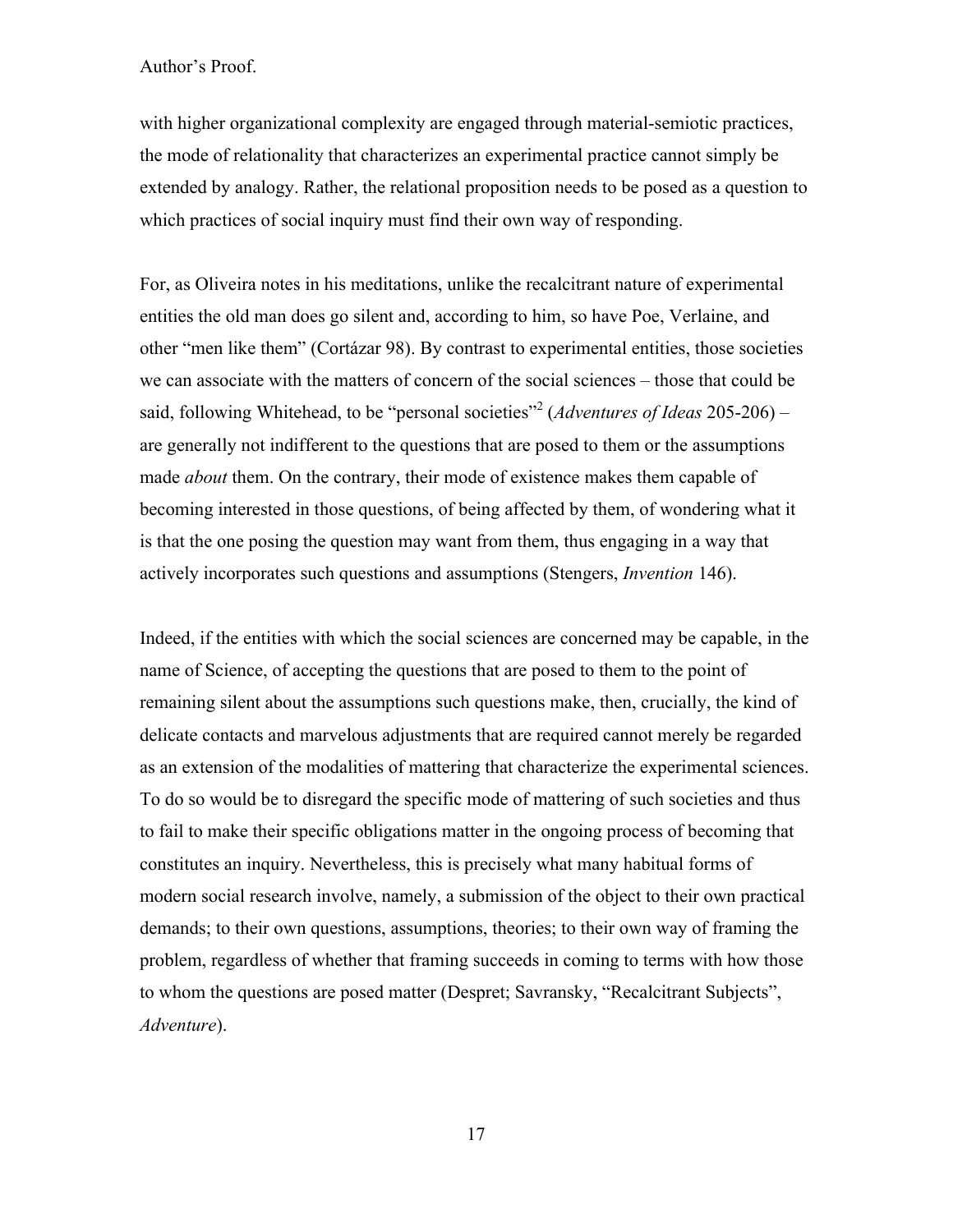My contention, is that from the point of view of an ethics of worlding, such habits are rather catastrophic. If what is at stake is a concern with how the obligations of the actual world are inherited by (social) scientific practices so that the onto-epistemic emergences and transformations they enact might contribute to the crafting of worldly forms of problematic togetherness; the modern habits of knowing of the social sciences whereby only one part of the world has the right to makes demands upon the other and expects the latter to submit to those demands, whereby only one part asks the questions and the other is expected to respond, entail rather disastrous consequences for the differential becoming of the world. For they fundamentally presuppose that scientific practices are obligated by nothing – that they can triumph blindly – and that, on the contrary, they are the ones with the right to obligate.

In contrast, what the attention to the specific modes of mattering of personal societies makes felt, what it might be capable of teaching us, is that the success of a social scientific invention constitutes a particularly fragile achievement, and that the challenge of achieving a coming-to-terms, a stretching of a hand in a manner that may be able to "find response in another hand stretched out from the beyond, from the other part" (Cortázar 99), constitutes the very risk such practices have to face. Indeed, the task is not that of knowing in advance how to pose the right questions, but of devising a coming-toterms with the objects that a practice encounters such that they may *object* to the assumptions that are made about them, such that they may transform the ways in which a practice addresses them, and reshape, from their own point of view, the questions that are posed to them, so that the specificity of their mode of mattering may be felt.<sup>3</sup> It is a question of immanently tuning semiotic-material practices to encounters with *recalcitrant* subjects that may themselves become vectors of risk (Savransky, "Recalcitrant Subjects").

In light of this, we may ask, how should we come to terms with, and become responsive to, the scene witnessed by Oliveira without defacing the old man's experience, without forcing him to become silent, to submit to the assumptions that are made about him. How may we partake in a process of knowing which in its own mode of becoming may include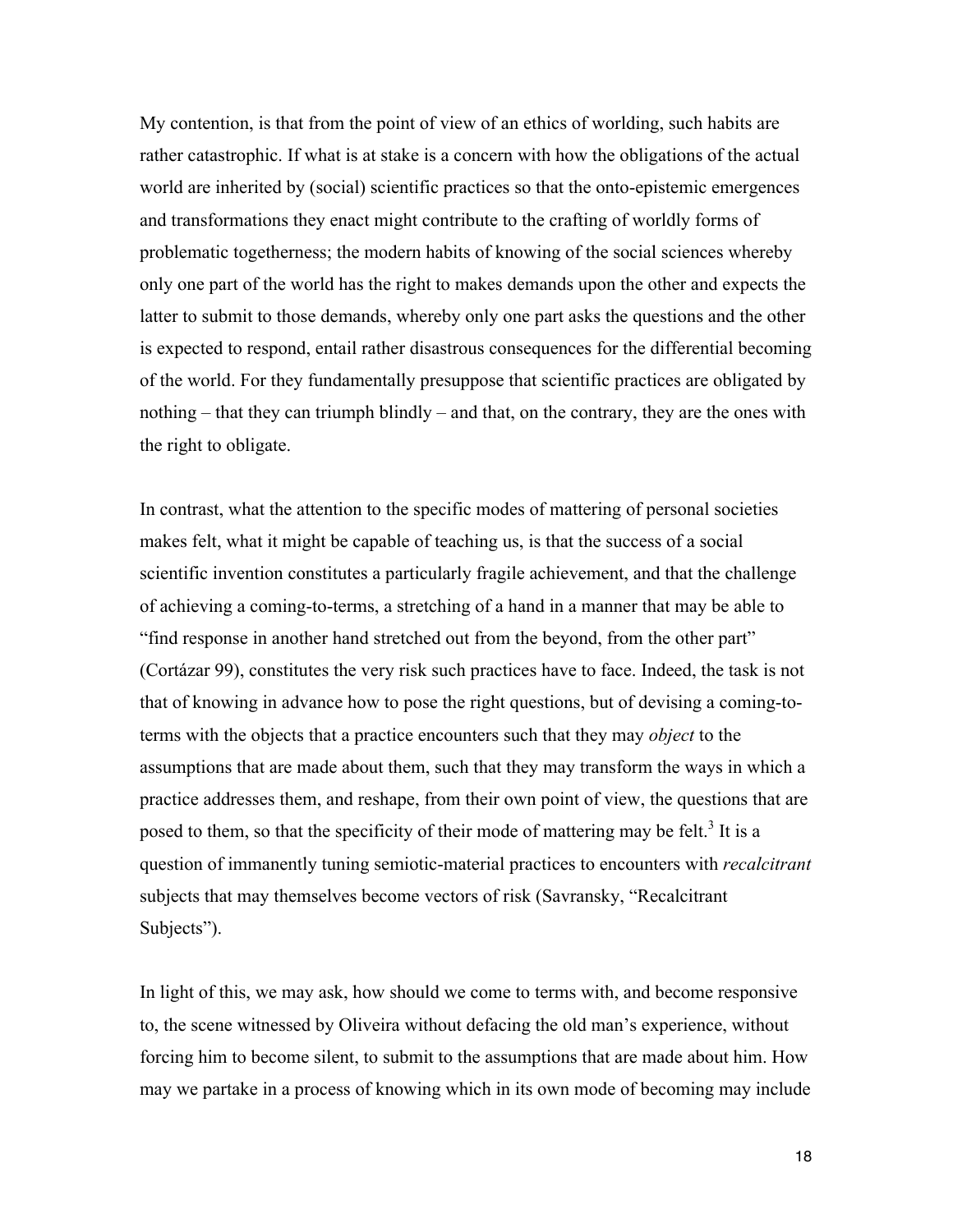a reference to the mode of mattering of those it has to invent a way of inheriting? To be sure, as the questions themselves suggest, such interrogations can hardly be addressed in the abstract mode of a once-for-all response that would attempt to settle the concern of a worldly ethics by guaranteeing, procedurally, what the 'right thing to do' might be. After all, as Barad argues: "[e]thics is […] not about [the] right response to a radically exterior/ized other, but about responsibility and accountability for the lively relationalities of becoming of which we are a part" (*Meeting* 393). In contrast to the usual normative ethical guidelines, an ethics of worlding requires an immanent, practical, and situated mode of relating. As James reminds us, "the *highest* ethical life – however few may be called to bear its burdens – consists at all times in the breaking of rules which have grown too narrow for the actual case" (209). For this reason, I believe, such ethical concerns might allow us to reconsider the question and relevance of immanent and risky forms of relationality beyond the limitations of what I have associated with the 'danger of relationalism'.

Indeed, as I have argued, whenever societies of actual entities are concerned, the assertion that "relata do not preexist their relations" becomes dangerous, as it poses the danger of failing to recognize that, whenever it is a matter of coming to terms with another, the specific mode of mattering of an entity constitutes a constraint for the kind of relations we may find ourselves in. Societies have adventures and are therefore not only capable of being affected by the relations into which they enter, but also of affecting the nature of those relations. Thus, the ethico-onto-epistemological concerns that all processes of mattering raise involve the *risk* of having to invent a manner of attending to the obligations that the many relating entities – human and non-human – may pose to the on-going process of becoming. It concerns the risk of producing delicate contacts and marvelous adjustments with societies as they come to matter for a particular process of worldly reconfiguration.

The endurance of societies does not at all imply that relationality is irrelevant, or that we should turn our attentions away from the very entanglements that constitute a society's adventures – quite the opposite is the case. As Mariam Motamedi-Fraser has argued, in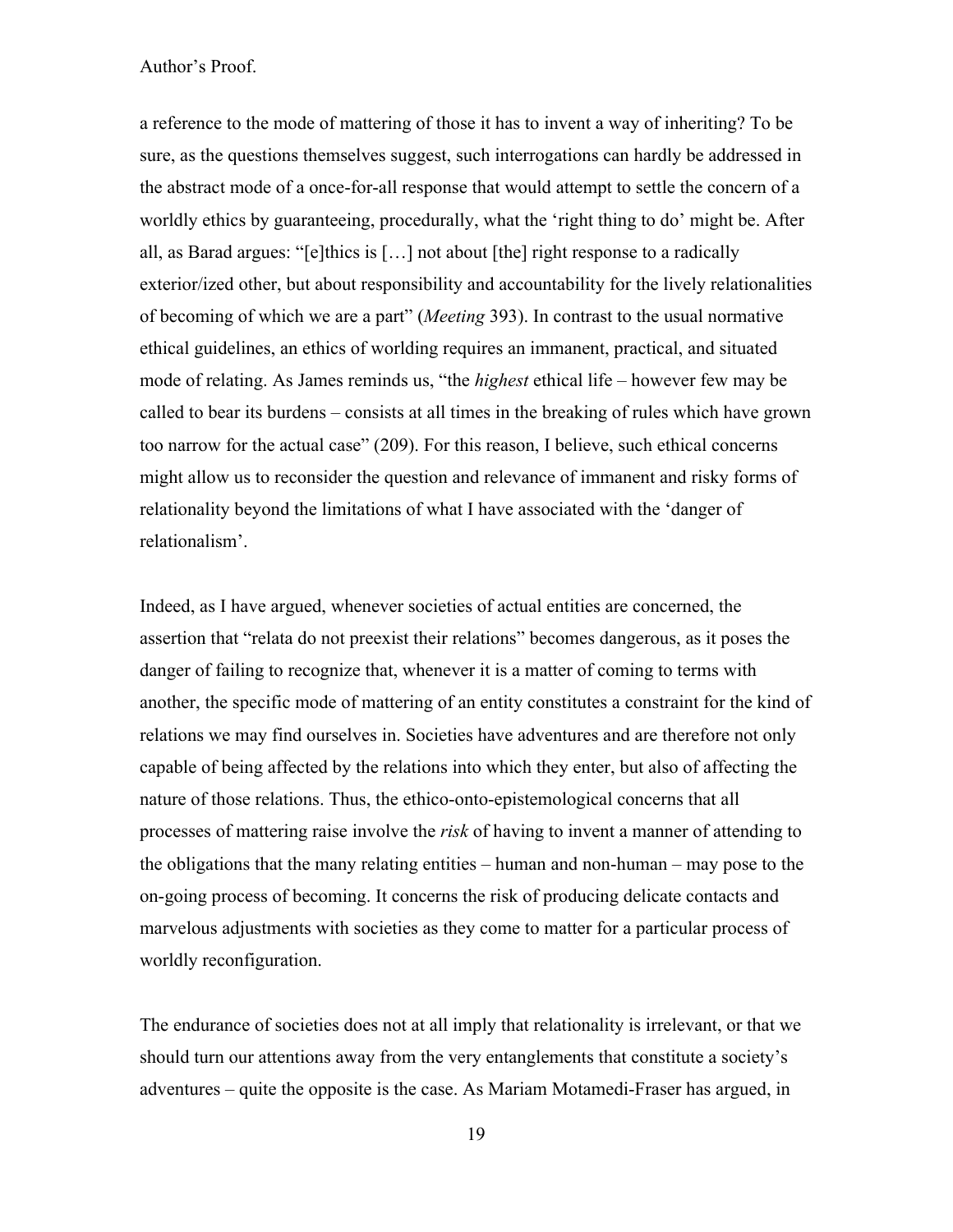relation to attending to social research methods as specific apparatuses for the ethicoonto-epistemological *becoming with* of the social scientist, the materials with which she works, the objects of research, and the milieu that sustains the encounter and which the latter in turn affects, the task is to become

[BLOCKQUOTE] singularly cognizant of, and alive to, the ontological, epistemological and ethical implications of different uses of different methodologies and methods and the role they play in enabling alternative, imaginative, patterns of relationality – patterns, that is, of experience. Herein lies the usefulness […] of the concept of relationality in research: it necessarily invites questions about the *kinds* of relations we are in or, indeed, the kinds of relations we *could* be in, and what specific arrangements of relations do or do not allow. (102) [END BLOCKQUOTE]

Thus, attending to the *mannerism* of societies and relationalities requires not just an affirmation of relationality as what may enact the on-going transformation of reality, but also a demanding, yet productive, care for the textures and patterns of the many modalities of relating that may become available in the coming-to-terms that characterizes an encounter; a care for the manner in which specific beings, practices, methodologies, and relations come to negotiate the nature of their multiply constrained entanglements, their *modes of co-existence*, and the consequences that such negotiations may involve for the progressive differentiation of the world.

#### *Conclusion: Caring for What Matters*

By speculatively inhabiting the scene witnessed by Oliveira while wandering through the streets of Paris, in this article I have attempted to think, among others, with Barad, Whitehead, and Oliveira himself about the sort of challenge that an ethics of worlding might involve for any process of becoming that may be concerned with what, in accordance with Whitehead, I have referred to as a 'society'. After discussing the limitations of what I have here termed 'the danger of relationalism', I have argued that whenever societies are at stake, an ethics of worlding has to include, as an immanent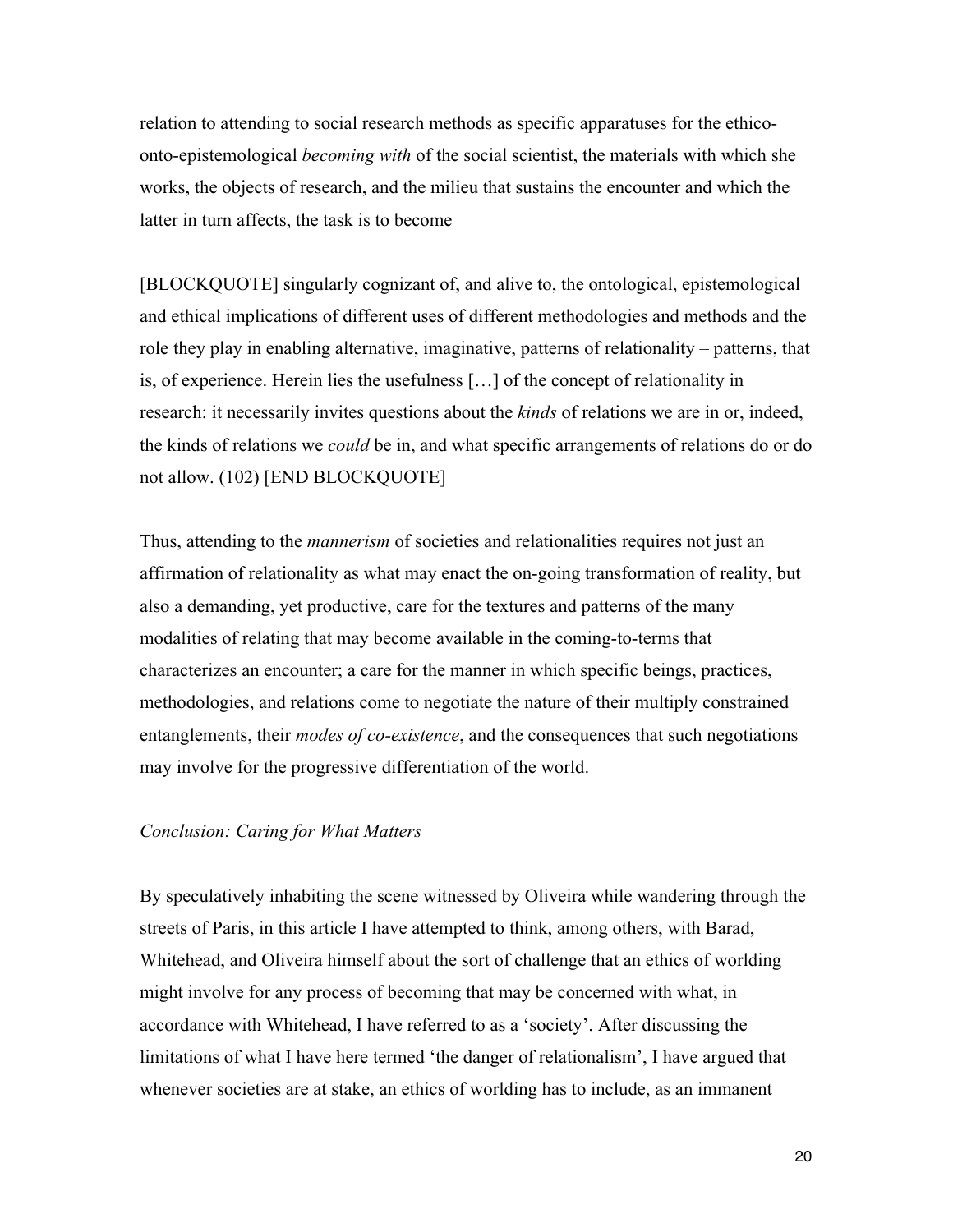concern, the question of how practices inherit the specific modes of mattering of the entities with which they are entangled, in such a way that the obligations that the societies of such a world may be felt. The raising of this question, which ultimately involves the careful crafting of delicate contacts and marvelous adjustments with the world, constitutes the very risk that practical processes of knowing have to face if they are to avoid triumphing blindly and enacting a 'double loneliness' that disjoins the world.

Moreover, I have argued that what defines a society is not just the fact of the grouping of the many actual entities of which it consists, but the dynamic *mode* of their (be)coming together. Thus, attending to societies of actual entities necessarily invites a concern for their various modes of mattering. Such a concern becomes crucial when thinking about scientific practices, for it is precisely in the encounter between the specific mode of existence of a society and the specific mode of coming-to-terms of a practice that the risk of responsibility emerges. Thus, far from taking our attention and imagination away from the entangled relationalities through which various worldly entities, human and nonhuman, emerge, become and enter into new entanglements, the mannerism of thought that I have proposed invites us to pay due attention to the *kind* of relations we are in, and the possibilities certain patterns of relationality may enable, or, instead, inhibit. The challenge of engaging knowledge-practices through an ethics of worlding might perhaps be conceived not only as a matter of accountability for what emerges from an indeterminate process of materialization but also, and crucially, as the risk of becoming sensitive to the modes in which our practices of knowing, with their specific patterns of relationality, may come to terms with what Whitehead expressed as "our primary experience" of the world: "Have a care, here is something that matters!" (*Modes of Thought* 116).

#### *Acknowledgements*

I am thankful to Marsha Rosengarten for our many conversations on relationality, ethics, and questions of mattering. Nevertheless, all mistakes, etc. are mine.

#### **Works Cited:**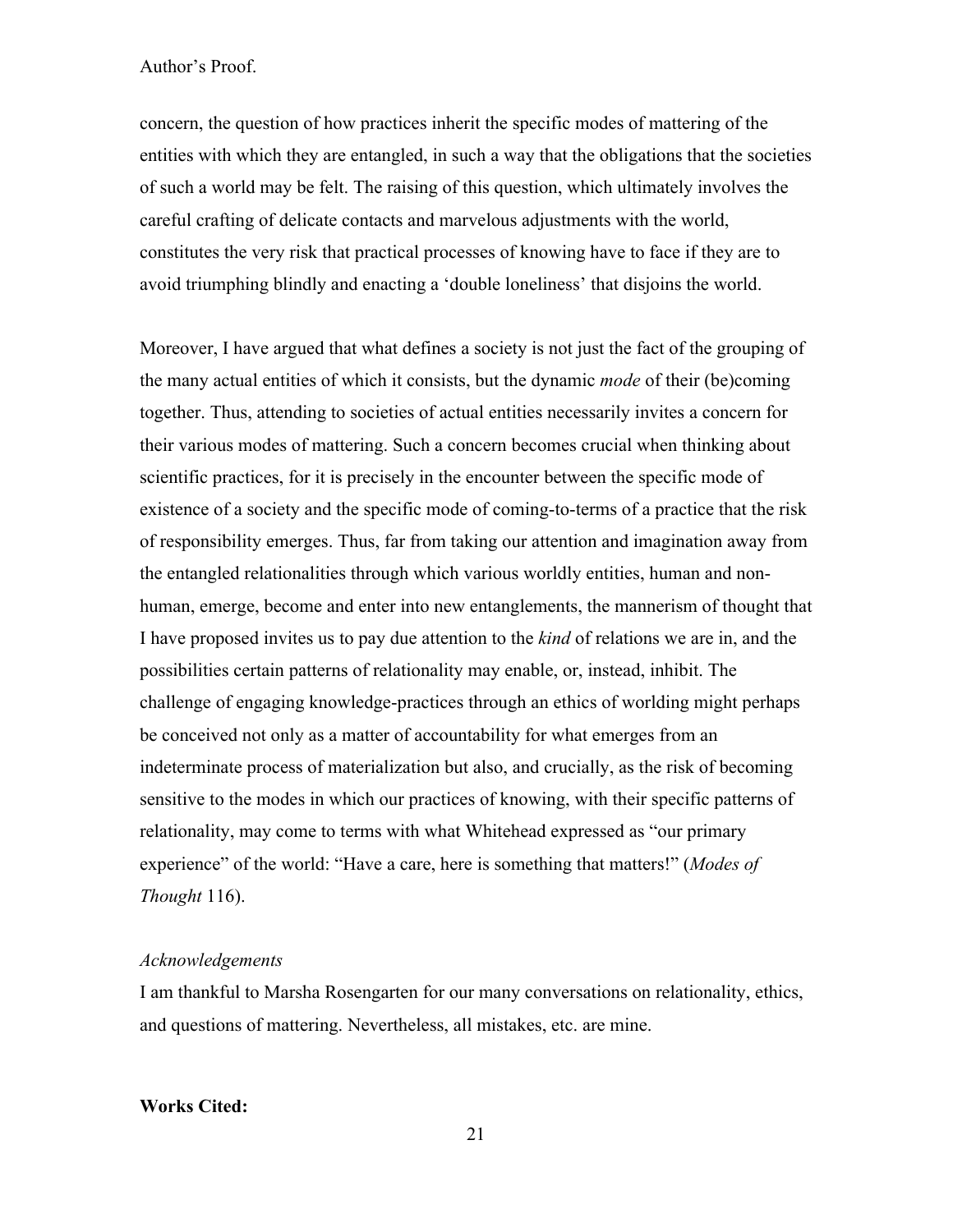- Barad, Karen. "Posthumanist Performativity: Toward an Understanding of How Matter Comes to Matter." *Signs: Journal of Women in Culture and Society* 28.3 (2003): 801-31.
- ---. *Meeting the Universe Halfway: Quantum Physics and the Entanglement of Matter and Meaning*. Durham, NC: Duke University Press, 2007.
- ---. "Quantum Entanglements and Hauntological Relations of Inheritance: Dis/continuities, SpaceTime Enfoldings, and Justice-to-Come." *Derrida Today* 3.2 (2010): 240-68.
- Bell, Vikki. "Declining Performativity: Butler, Whitehead and Ecologies of Concern." *Theory, Culture and Society* 29 (2012):107-23.
- Bryant, Levi R. "Relata do not precede relations." *Larval Subjects*. 27 Sept. 2012. Web. 14 June 2013.
- Cortázar, Julio. *Hopscotch*. Pantheon Books: New York, 1966.
- Deleuze, Gilles. *The Fold*. 1988. London: Continuum, 2006.
- Despret, Vinciane. "The Becomings of Subjectivity in Animal Worlds." *Subjectivity* 23 (2008):123-39.
- Epperson, Michael. *Quantum Mechanics and the Philosophy of Alfred North Whitehead.* New York: Fordham University Press, 2012.
- Gomart, Emilie. "Towards Generous Constraint: Freedom and Coercion in a French Addiction Treatment." *Sociology of Health & Illness* 24.5 (2002):517-49.
- Hacking, Ian. "Making Up People." *Reconstructing Individualism: Autonomy, Individuality and the Self in Western Thought*. Ed. Thomas C. Heller, Morton Sosna, and David E. Wellbery. Stanford: Stanford University Press, 1986. 222-36.
- ---. *The Social Construction of What?* Cambridge, M.A.: Harvard University Press, 1999.

Haraway, Donna. *When Species Meet.* Minneapolis: University of Minnesota Press, 2008.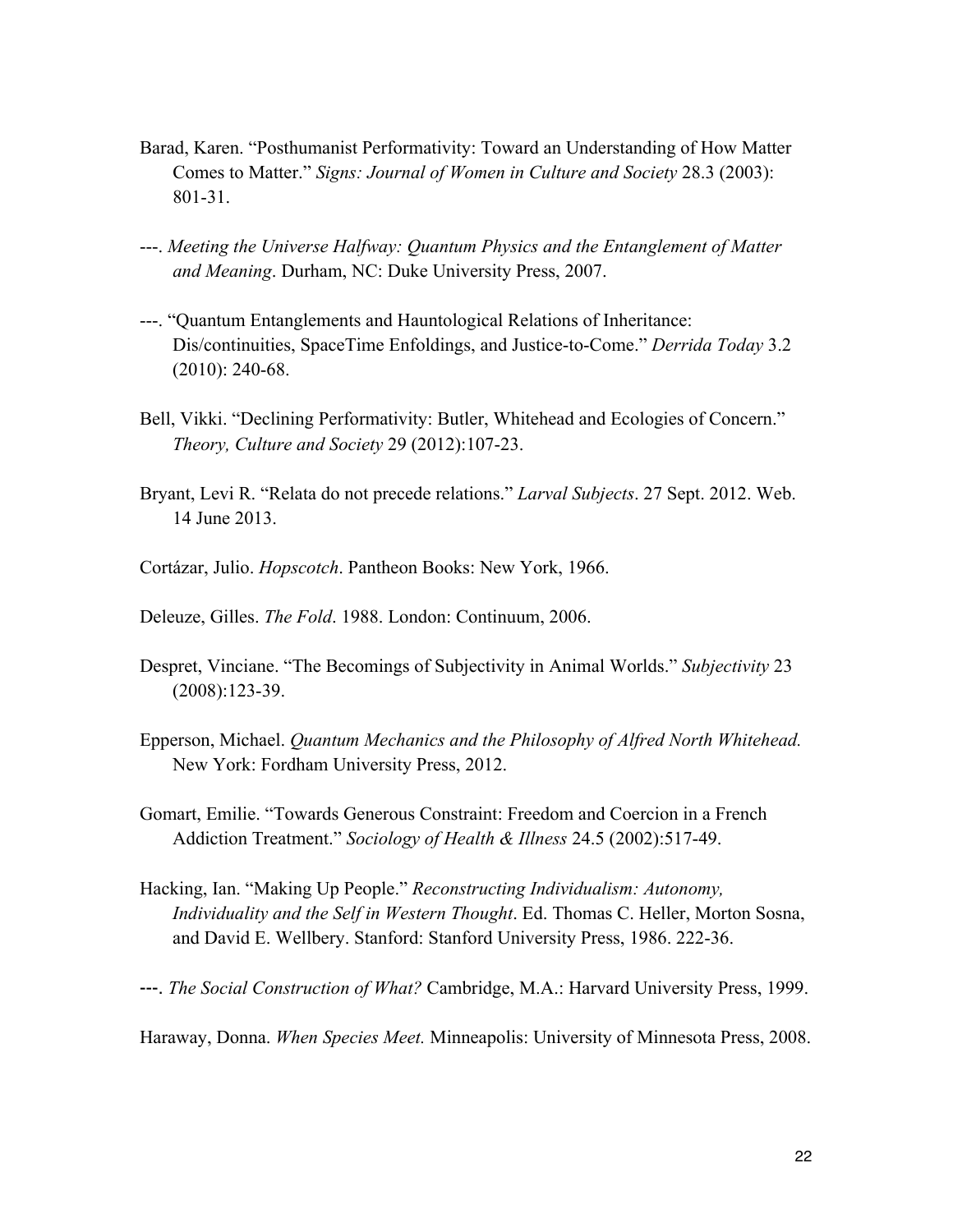- Hayward, Eva. "Fingeryeyes: Impressions of Cup Corals." *Cultural Anthropology* 25.4 (2010):577-99.
- Henning, Brian. *The Ethics of Creativity: Beauty, Morality and Nature in a Processive Cosmos.* Pittsburgh: Pittsburgh University Press, 2005.
- James, William. *The Will To Believe and Other Essays in Popular Philosophy.* New York: Dover Publications, 1897/1956.
- Motamedi-Fraser, Mariam. "Once Upon a Problem." *The Sociological Review* 60 (2012): 84-107.
- Pickering, Andrew. *The Mangle of Practice.* Chicago: University of Chicago Press, 1995.
- Rheinberger, Hans-Jörg. *Toward a History of Epistemic Things: Synthesizing Proteins in the Test Tube.* Stanford: Stanford University Press, 1997.
- Savransky, Martin. "Worlds in the Making: Social Sciences and the Ontopolitics of Knowledge." *Postcolonial Studies* 15.3 (2012):351-68.
- ---. "Of Recalcitrant Subjects." *Culture, Theory & Critique* 55.1 (2014):96-113
- ---. *The Adventure of Relevance: An Ethics of Social Inquiry.* Basignstoke and New York: Palgrave Macmillan, forthcoming.
- Serres, Michel. *The Natural Contract.* Ann Harbor: The University of Michigan Press, 1995.
- Stengers, Isabelle. *The Invention of Modern Science.* Minneapolis: University of Minnesota Press, 2000.
- ---. "Beyond Conversation: The Risks of Peace." *Process and Difference: Between Cosmological and Poststructuralist Postmodernisms.* Ed. Catherine Keller and Anne Daniell. Albany: State University of New York Press, 2002. 235-56.
- ---. "A Constructivist Reading of *Process and Reality*." *Theory, Culture & Society* 25.4 (2009):91-110.
- ---. *Cosmopolitics I.* Minneapolis: University of Minnesota Press, 2010.